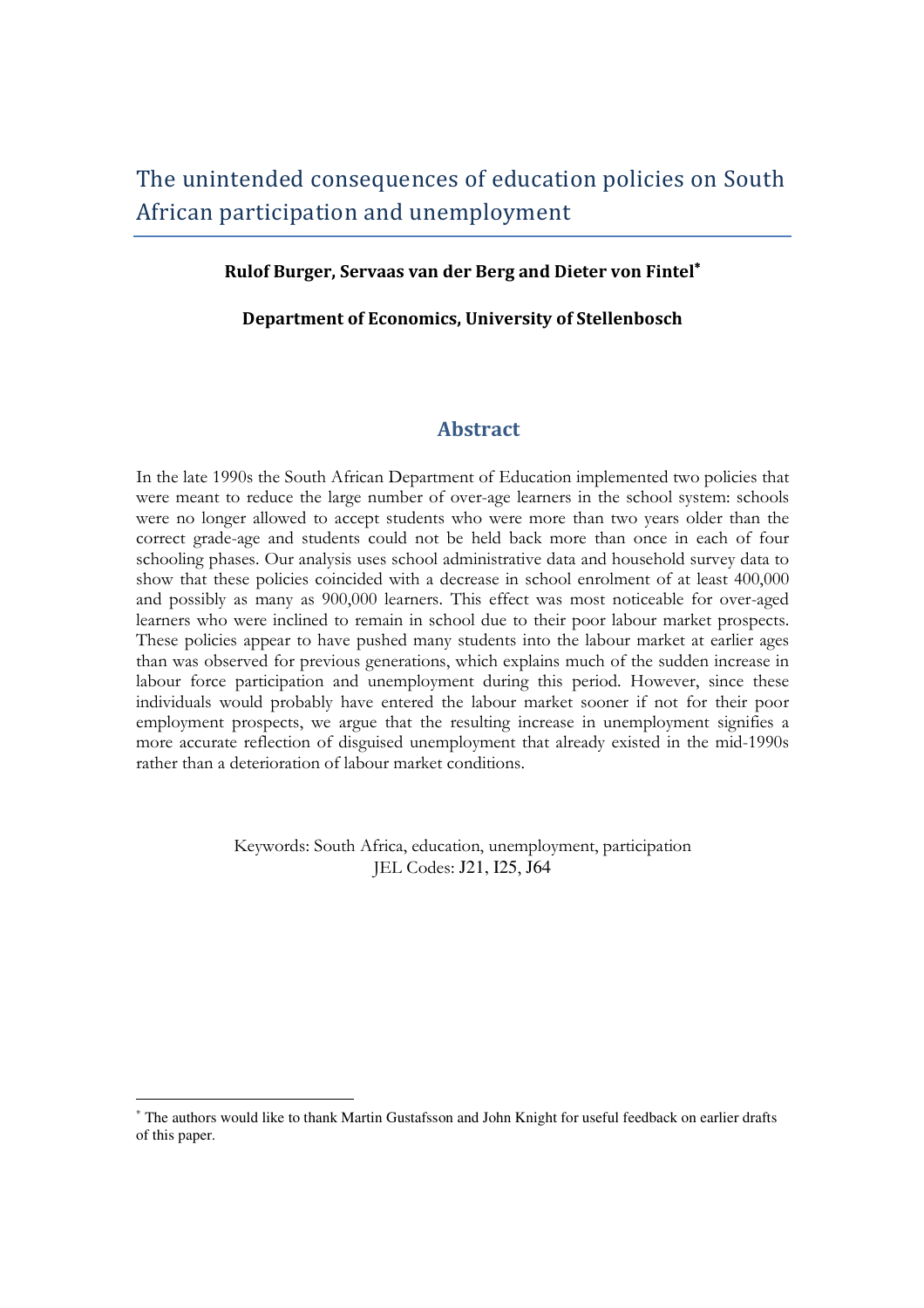# 1 Introduction

After South Africa's transition to democracy, the rapid rise in school enrolment that had already been a feature of the education landscape from the 1960s continued unabated. This exacerbated pressure on educational and fiscal resources came at a time when the new government was confronted with a number of fiscal challenges. Such pressure made it more difficult to improve the resource situation in schools and particularly to reduce the extremely high pupil-teacher ratios in many schools that had formed part of the black school system (the Department of Education and Training or DET and the former homelands) in the apartheid era. The new unified Department of Education (DoE) became particularly concerned about the large numbers of over-aged learners in the school system. The argument was that many such over-aged learners were learning little, were unlikely to eventually pass matric, and were diverting resources from younger learners. Furthermore, this group's difficulty to pass matric would not leave them with better employment prospects once they left school.

Thus the DoE attempted to rectify this situation by implementing restrictions on who could be accepted into schools and how frequently students could be held back. Due to the sensitive nature of such policies and the lack of viable education alternatives for those forced out of schools (Further Education and Training (FET) colleges could not realistically accommodate these numbers), little is known about the exact nature of the policies, as will be discussed later in this paper.

The introduction of these educational policies coincided with some important changes in aggregate labour market outcomes. There occurred in the same period an inexplicably large and sudden increase in labour force participation, which increased the already high unemployment rate. Attempts thus far by researchers to explain this sudden spurt in labour market participation could account for, at most, a proportion of this increase. This paper puts forth an argument that a substantial part of the rise in participation and unemployment may be attributed to unintended consequences of more rapid grade promotion and restrictions on over-age learners in schools, which pushed many youths through the school system and into the labour market at a time when unemployment was already high. Therefore, while these policies were intended to contribute positively to the long term problems associated with education quality (and by implication the skills supplied by future labour market entrants), they did not take into account the immediate labour market impacts that would result without feasible alternative skills development opportunities for those that were affected.

The paper sets about arguing this proposition in the following way: Section 2 deals with trends in labour market outcomes over part of the post-apartheid era, but with the attention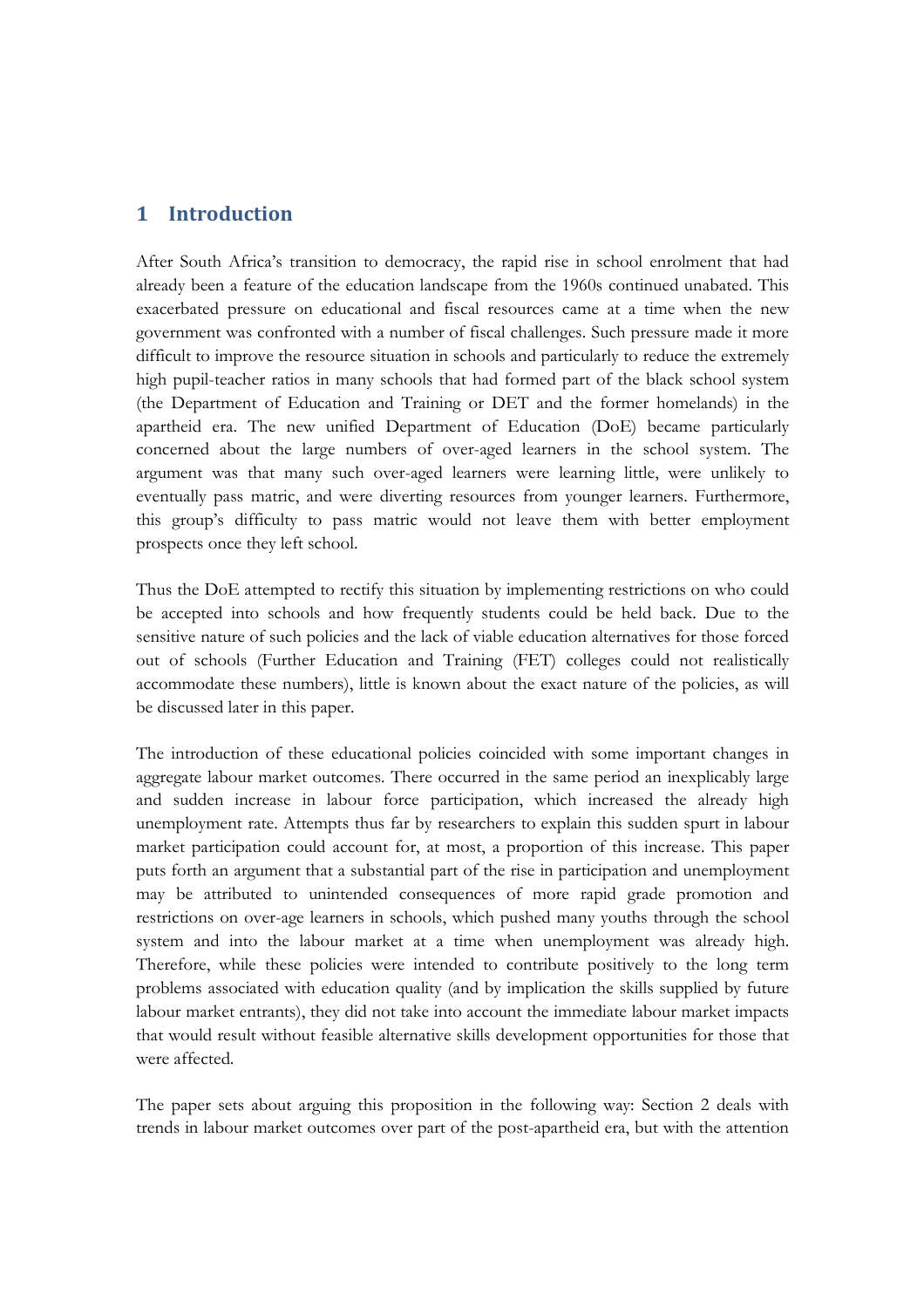focused on the late 1990s and early 2000s; Section 3 discusses the educational policies of restrictions on over-age learners in schools and grade repetition; Section 4 contains an empirical investigation of the coincidence of this policy and trends in the labour market; Section 5 considers the unintended consequences of the restrictions on labour market outcomes; and Section 6 concludes.

# 2 Trends in South African labour market outcomes in the postapartheid era

The long-term increase in the South African unemployment rate since the 1970s (Seeking and Nattrass 2006) is a subject that warrants separate investigation, but which we briefly review; a large proportion of this trend can be attributed to long-term shifts in the structure of labour demand (Bhorat and Hodge, 1999), so that the current labour market discourse revolves around a "skills shortage" and how appropriate skills can be strategically developed to reduce unemployment. Over this same period, the apartheid government followed a policy of segregated racial education systems, the effect of which is still manifest in vast differences in school quality and labour market outcomes for different groups in society.

However, the fact that unemployment continued to rise at an alarming pace from 31% in 1995 to 42% in 2003 (by the broad definition) suggests that the transition from apartheid policies did not only fail to curtail the long-term trend, but that unemployment may have even been exacerbated by policies that were intended to subdue it. By all expectations, labour market prospects in the new South Africa should have improved: economic growth should supposedly have translated into greater opportunity for the previously marginalised, who could capitalise on the improved levels of education that younger generations had accumulated, in the context of new, anti-discriminatory labour market legislation. In the absence of these anticipated benefits , many commentators started referring to "jobless growth", though a number of subsequent studies of labour market trends over this period (Bhorat (2004), Banerjee et al. (2007)) have convincingly refuted this supposition. The question then remains why progressively greater stocks of human capital did not translate into lower unemployment rates in the post-apartheid period.

To understand this, labour market researchers have contrasted the relatively robust increase in labour market absorption with the even quicker rise in labour force participation as an intermediate explanation for continued increases in unemployment (Banerjee et al. (2007), Branson and Wittenberg (2007)). Together, this specific dynamic between the two sides of the labour market provides an explanation for rising unemployment in the post-apartheid period that has become commonly accepted in the academic literature. The causes for the rise in labour force participation, however, require more detailed analysis, and are the subject of the rest of this paper. According to data from Statistics South Africa's (StatsSA's)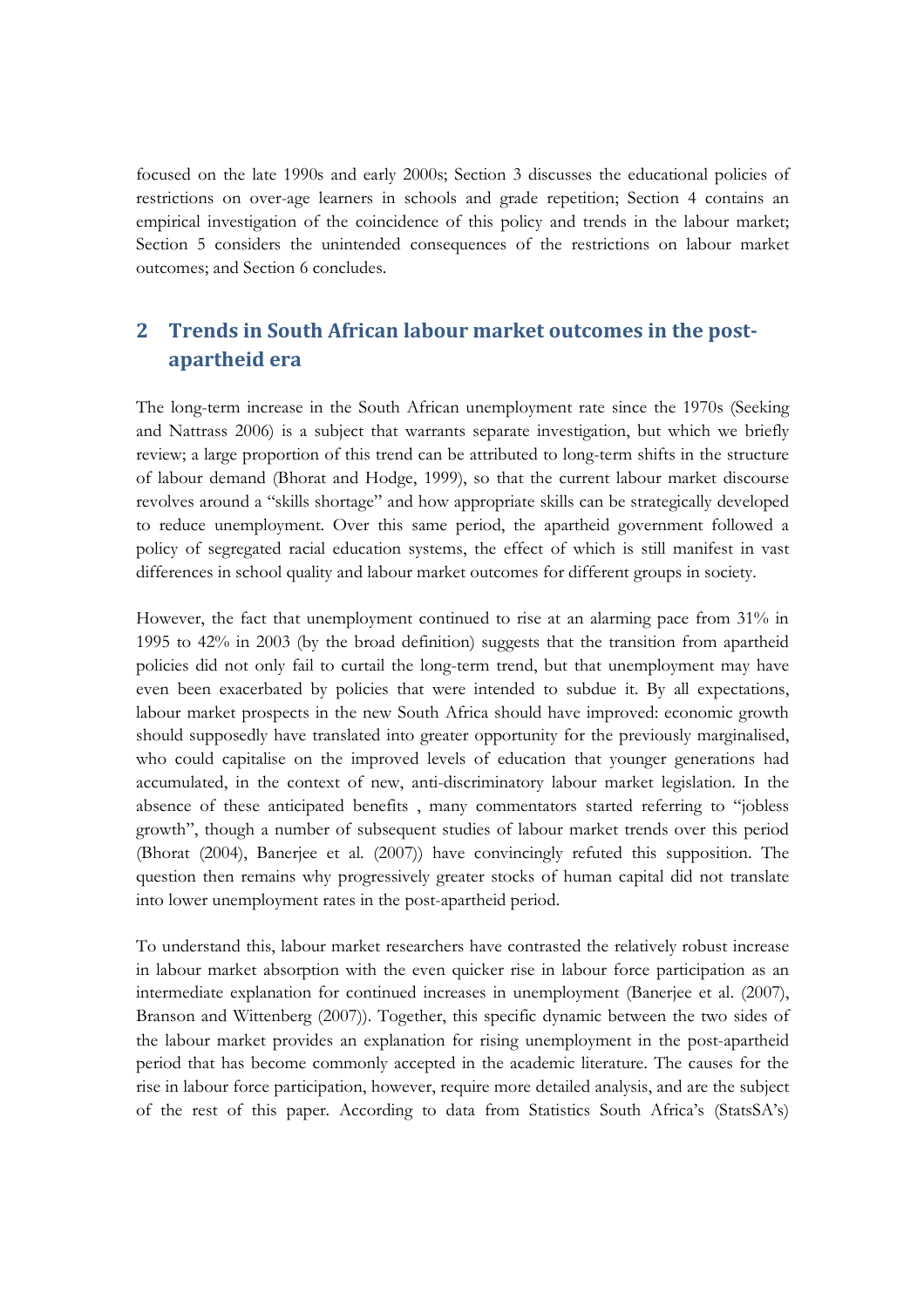household surveys, as summarized in Table 1, employment grew at 2.8% per year between 1995 and  $2007<sup>1</sup>$ , compared to the slower growth of 1.9% per year of the working age population. As a result, the share of the working age population that worked actually increased over the period, suggesting that labour demand had indeed expanded in response to economic growth. However, job creation could not keep up with the 4.6% per year growth in the labour force. Consequently, the unemployment rate increased.

### [Insert table 1 here]

Figure 1 shows the broadly defined labour force participation rate and unemployment rate between 1995 and 2007. This illustrates that the rapid labour force growth was mainly due to a 13.8 percentage point increase in the participation rate between 1996 and 2002, after which point participation actually remained quite stable. As the figure shows, apart from this sudden spurt in the supply of labour, there were little other increases in participation or unemployment in the post-apartheid era. It is possible that the specific events of the period shortly after the transition, until about 2003 (when the sustained business cycle upswing finally started to assist in decreasing unemployment) could help us understand the currently high levels of labour force participation and unemployment.

#### [Insert figure 1 here]

A collection of different explanations has been put forward for the speedy increase in labour force participation. As mentioned above and illustrated below, these do not fully explain the large entry into the post-apartheid labour market. Foremost among these are demographic and household changes, which were associated with push factors into the labour market. Casale and Posel (2002) explored the changes in participation by gender and particularly characterised the 1995-1999 period as one of a "feminisation" of the labour force, driven by rapid labour market entry amongst previously inactive women, particularly amongst black Africans. They explored a number of hypotheses to explain this trend and ascribed it mainly to higher educational attainment, a decline in marriage rates among women and a decrease in the share of women who lived in households with employed men. As is shown below, explicitly controlling for these factors goes some way towards explaining differences in participation rates across generations, in particular for black females. However, these factors do not account for the sudden increase in labour market entry of the youngest generations of both genders, so that more recent events and policies (other than the long-run demographic changes that they explore) must be considered.

-

<sup>&</sup>lt;sup>1</sup> This figure probably overstates the number of jobs created. Numerous changes in questionnaire design occurred in the 1990s in an attempt to improve capturing of low-income jobs, so that the observed expansion of employment may include an artificial increase in informal sector employment.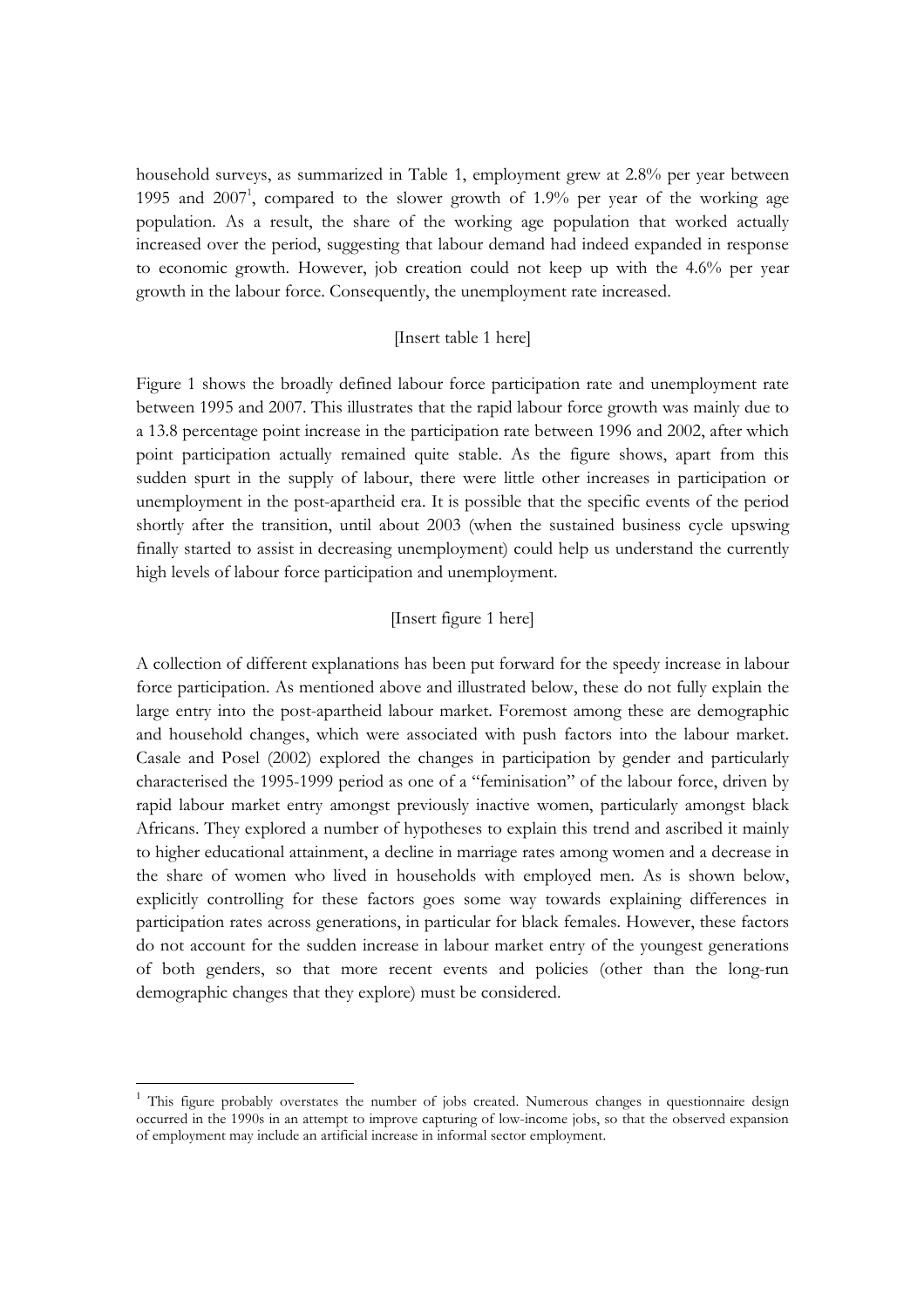Ntuli (2007) decomposed the increase in participation amongst African women into differences in the *levels of versus the returns to* productive characteristics between 1995 and 2004. She found that the increased participation rate could be ascribed almost exclusively to a change in the behaviour of women rather than to changes in the levels of individual characteristics (as suggested by Casale & Posel, 2002). In recent generations, women entered the labour market more readily than those with similar levels of education in previous generations, and they were more likely to participate at stages in their life cycle in which women previously chose to stay outside of the labour market. This conclusion is consistent with the finding by Mlatsheni & Rospabe (2002) and Branson & Wittenberg (2007) that the current youth cohort has borne the brunt of the unemployment increase, following their greater propensity to participate earlier in life. This study adds to this literature by understanding the role of the DoE's more recent schooling policies as a short-run push factor into the labour market, against longer term demographic trends that had altered participation patterns across generations.

Most of the above studies compared labour market outcomes between two years. However, such a comparative-static approach risks overlooking certain aspects of the inherently dynamic decisions that individuals face. Birth cohorts (individuals born in the same year) are likely to share similar characteristics that affect their labour market experiences throughout their lifetimes (such as a similar quality of education, similar economic opportunities affecting their decisions on whether to continue their education, and similar opportunities when they consider whether to enter the labour market). Further, members of the same cohort may have similar perceptions regarding gender roles and also regarding the trade-off between household and market production. Observing differences between individuals from different generations opens a way of understanding the effect of historical (represented by older generations) and recent (represented by recent entrants) dominant societal events and policies on current labour market decisions. If there is a strong cohort-specific component to these and other unobservable characteristics, then the labour market outcomes for a specific birth cohort may differ systematically from those of cohorts born earlier or later. Such effects may be incorrectly ascribed to age or time effects, unless one specifically controls for these cohort-specific differences. In section 6 this study explicitly controls for these factors in order to isolate generational impacts.

Burger and Woolard (2005) found that, although the overall unemployment rate has risen across all age groups between 1995 and 2002, the unemployment rate for any particular birth cohort remained remarkably stable over this period. This implies that no single generation experienced a markedly increased probability of unemployment over time. Rather, recent entrants had a much higher probability of being unemployed from the outset of their first job search, which persisted throughout their working lives. Increases in post-apartheid unemployment could therefore, almost exclusively, be linked to the experience of this group.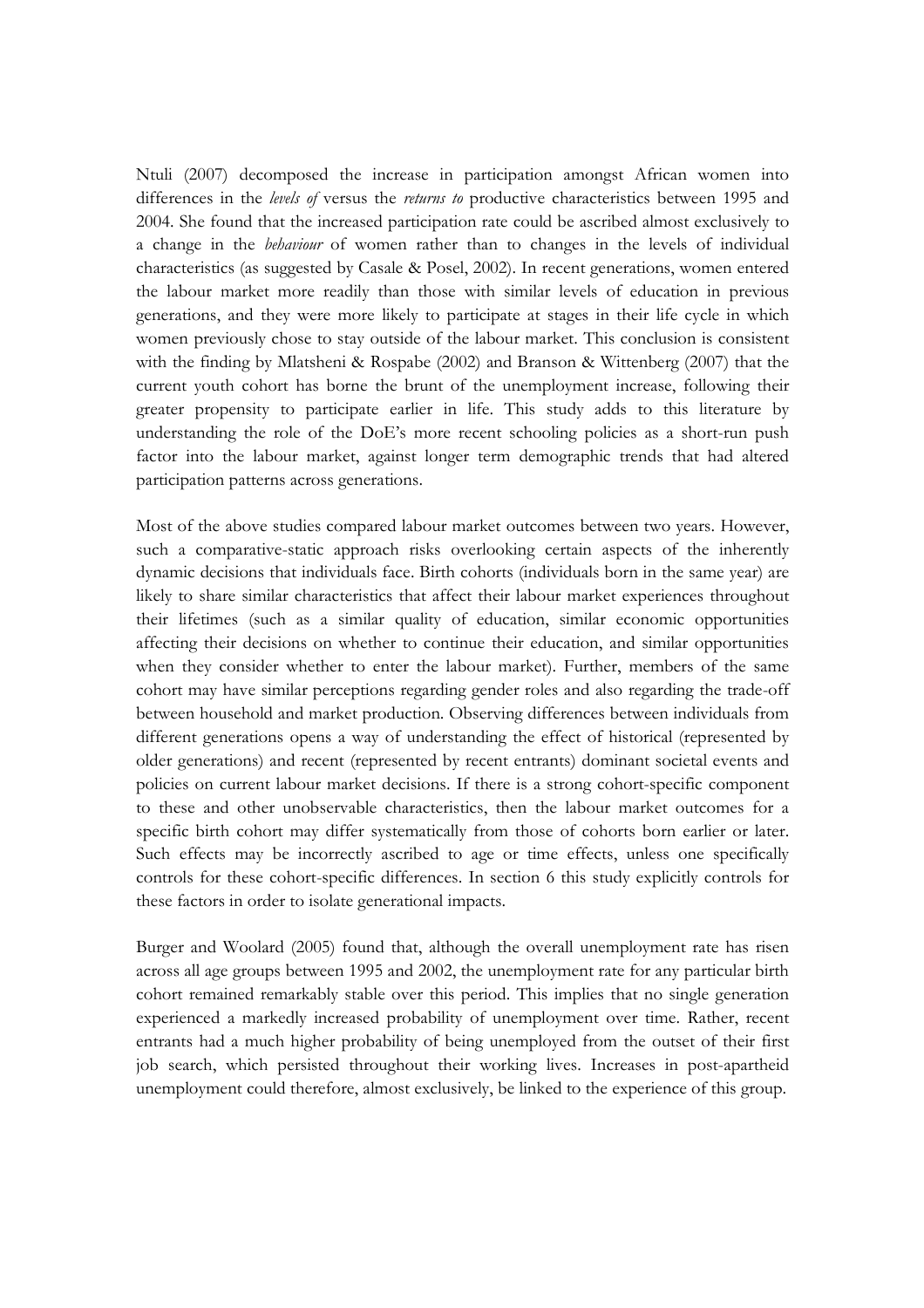Birth cohort panels are ideally suited to disentangle the effects of changes over time, over the life cycle or across birth cohorts. In the current context it is important to note that school policies affected some cohorts and not others, so that the identification of cohort effects becomes necessary in understanding policy impacts. Branson and Wittenberg (2007) used such birth-cohort panels to focus on the change in the unemployment rate for birth cohorts. They observed a large increase in the participation rates of black women between the 1998 OHS and the September 2000 LFS. They found that younger cohorts of black men and women entered the labour market sooner than their older counterparts, but that their age-employment profiles remained similar to those of older generations. The combined result was a higher unemployment rate for more recent labour market entrants, who were absorbed into the labour market only at ages typical for older generations. Their nonparametric analysis stopped short of analysing the potential causes for the acceleration in participation amongst the most recent generations.

Burger and Von Fintel (2009) decomposed the variation in participation, employment, unemployment and earnings along the dimensions of time, age and birth cohort using a methodology proposed by Deaton (1997). This allowed them to identify the components of the participation decision associated with changes in the business cycle (time), the individual's life cycle (age) and unobservable generation-specific (cohort) effects. They found a steady generational increase in participation among black and white women, but that this variation did not fit the sudden increase in participation observed for the youngest generation of black men and women, when they entered the labour market between 1997 and 2003. Hence, this paper will proceed to search for a reason for this well-documented and large scale entry into the labour market.

Finally, one should also consider the possibility that changes in the accuracy of capturing employment and labour force participation by Statistics South Africa in the late 1990s could have been responsible for at least part of what appears to have been upward trends observed in this period, an issue addressed by Yu (2008).

While many papers have referred to the role of the expanding access to education in the rise in labour supply, the literature has been relatively silent regarding the role of educational policy in explaining this large shift into the labour market. This paper now discusses two such policies that may have been important in driving this trend.

# 3 Restrictions on over-aged learners and grade repetitions

A high share of South African youths have historically chosen to stay in school for long beyond the normal school-going age due to late school entry, high repetition, drop-out and drop-in rates and the high unemployment rate amongst young workers with less than completed secondary education. In 1998 60% of Grade 12 learners were older than the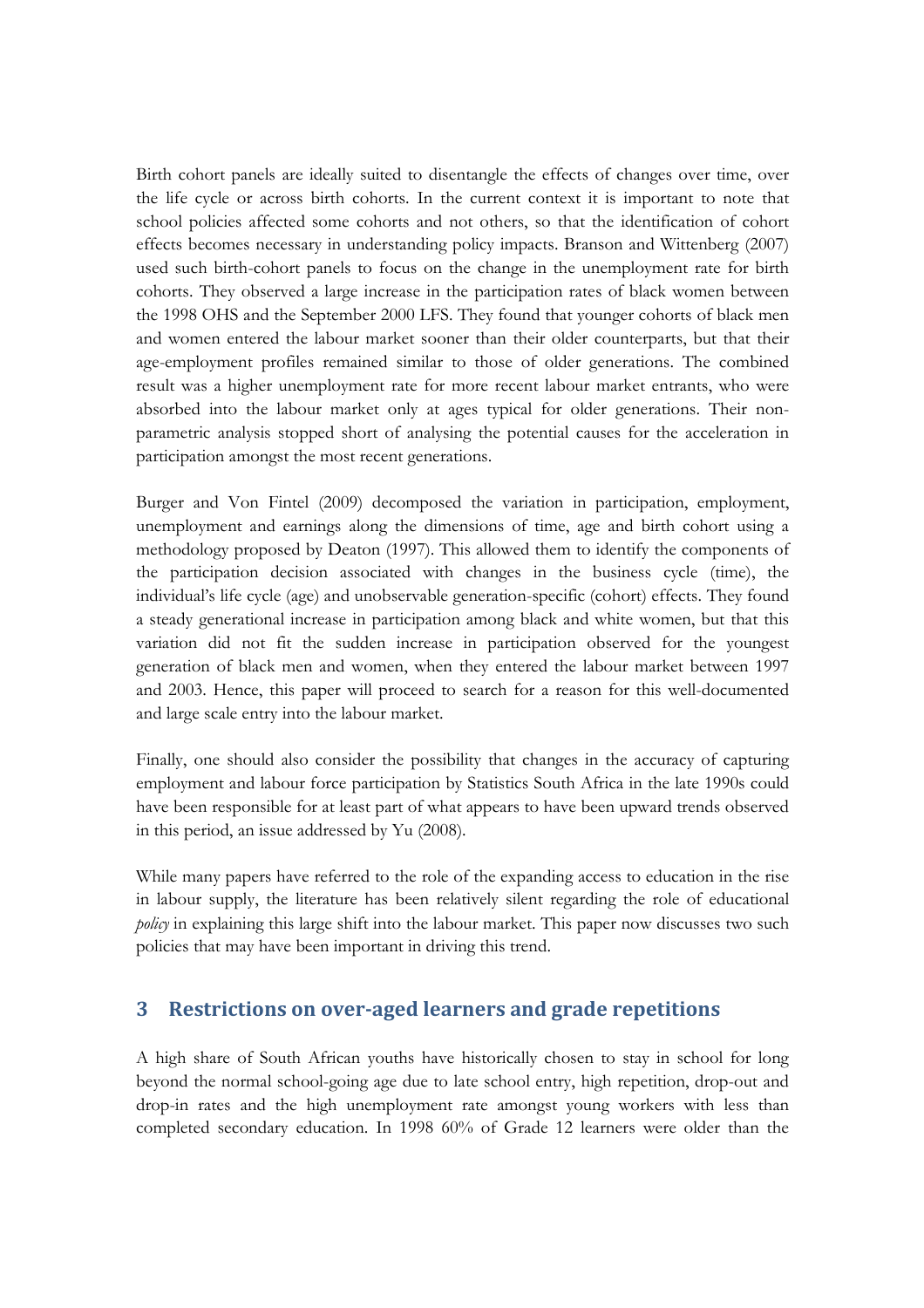correct grade-age (Guluza & Hoadley, 1998, p. 1). There are indications (discussed in section 4) that a large proportion of the over-age children remaining in school were black and lived in rural areas, perhaps the group that was also most likely to struggle to find employment otherwise. In contrast, early drop-out at about age 15 was most common amongst the coloured population, perhaps because of the pull of better labour market prospects that many of them faced compared to blacks (Hofmeyr 2011).

This presence of a large group of over-aged learners contributed to maintaining the already high class sizes in schools, which imposed a negative externality on pupils of the correct grade-age while tying up scarce resources in the education system. In an attempt to rectify this situation, the DoE phased in restrictions on over- and under-aged learners in the late 1990s, as well as limiting the number of times a student could be held back. Both of these policies would have decreased the number of over-aged learners in the school system. Since the age of first enrolment and age restrictions in the school system influence school leaving and often thereby also labour force participation rates, this policy may have contributed to the sudden increase in South African unemployment in the late 1990s. The correspondence between being an over-age individual and facing greater risks in finding employment has important implications for this group's transition into the labour force.

Shortly after political transition the DoE discussed – albeit in very vague terms – a strategy to reduce the large numbers of over-aged learners in schools (Republic of South Africa, 1995). This document refers to eliminating over-aged enrolment "in time" (1995, p. 36) with such a policy to be "enforced by the provincial Ministries of Education for the designated age group, on the basis of designated magisterial districts, until by stages the whole country is covered". This suggests a plan to phase in such a policy progressively by geographical regions. Given that South Africa's constitution guarantees all learners a basic level of education, the implementation of this policy was fraught with complications from the start. It was initially envisioned that the affected group of over-aged learners would be absorbed into alternative Further Education and Training colleges outside of the schooling system, where they would gain the appropriate skills required to successfully transition into the labour market (Republic of South Africa, 1995). However, Guluza & Hoadley (1998) believe that by the time this policy was suggested, the "FET alternative" was already inaccessible to many potential FET candidates due to the scarcity of such institutions in rural areas and the often high fees. More conveniently located and cheaper schools therefore remained a more suitable educational alternative for most of these individuals. The implication for learners subjected to the policy is that they were likely to discontinue education and enter the labour market, due to a lack of viable alternatives.

Nevertheless, a shift in focus towards normalising the age profile was clearly a policy priority. In 1998 the Minister of Education published Age Requirements for Admission to an Ordinary Public School, which defined the appropriate age for admission to a certain grade as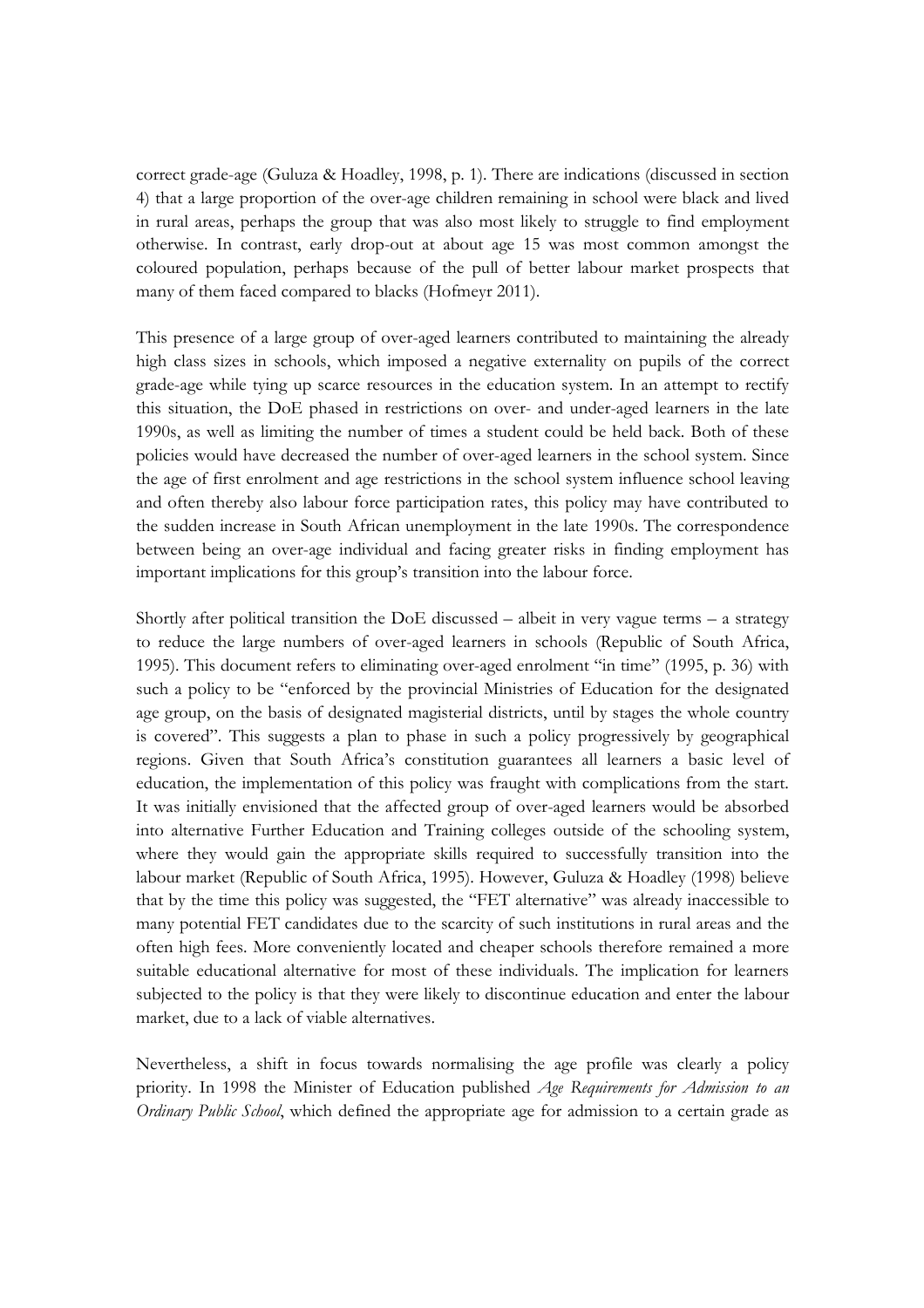"the grade number plus 6" (Department of Education, 1998). However, the notice itself seemed to have been more concerned with the enrolment of under-age children in Grade 1, and – perhaps due to the sensitive nature of this policy – official DoE documents describing the implementation of restrictions on over-aged learner admissions are hard to come by. One is therefore left to infer much about the implementation details from school data, the policy documents of provincial education departments and other research papers. One document of the Department of Education hints at what the policy intended: "Provisions for conditions of admission of learners to public schools as well as age grade norms are further elaborated on in the Admissions Policy for Ordinary Public Schools (Department of Education, 1998) that came into effect in January 2000. By Grade 9, which marks the end of compulsory basic education, the learner should be 15 years old. Recognising that the problem of over-age learners will not be eliminated immediately, the policy states that the onus will be on schools to place learners who are above the normal age for a grade in a 'fasttrack facility' to help bring them in line with their peer group. Learners over the age of 16 wanting to attend school will be referred to adult education centres." (Department of Education: 2000, p.24). Although this policy was only formally promulgated in 2000 at national level, it appears to have been informally accepted as policy in some parts of the system before that.

It is not clear to what extent this policy was phased in across provinces in the way that was initially envisioned, but a study by Guluza & Hoadley (1998) found that – at least with respect to restricting access to under-aged learners – schools were "caught in the middle between policies which require them to exclude [these] learners and pressures within the school and from the community which push them towards accepting these learners". It therefore seems unlikely that this policy had been uniformly enforced in all schools.

At about the same time, the Department of Education instituted new promotion and repetition policies. According to the OECD review of South African education, in 1998 "an admissions policy was issued that set norms for learners to proceed through school with their age cohort", "in order to improve the internal efficiency of the education system" (OECD 2009, p.51). These policies specified that any learner could only repeat once during any of the four education phases, i.e. the foundation phase (Grades 1 to 3, although Grade R has now been added to that), intermediate phase (Grades 4 to 6), the senior phase (Grade 7 to 9) or the further education and training phase (Grades 10 to 12) (OECD 2009). The policy is generally less strictly applied in Grades 1 and 2, where issues of under-age entry into schools and school readiness enter decisions on promotion and retention. The policy also in practice excludes Grade 12, as passing Grade 12 depends on success in the matriculation examination. On the other hand, it is not clear that the "weeding" that is observed in the system (holding back weak performing learners in Grade 11 to improve the matric pass rate) may imply some deviation from the formal promotion policies in the further education and training phase.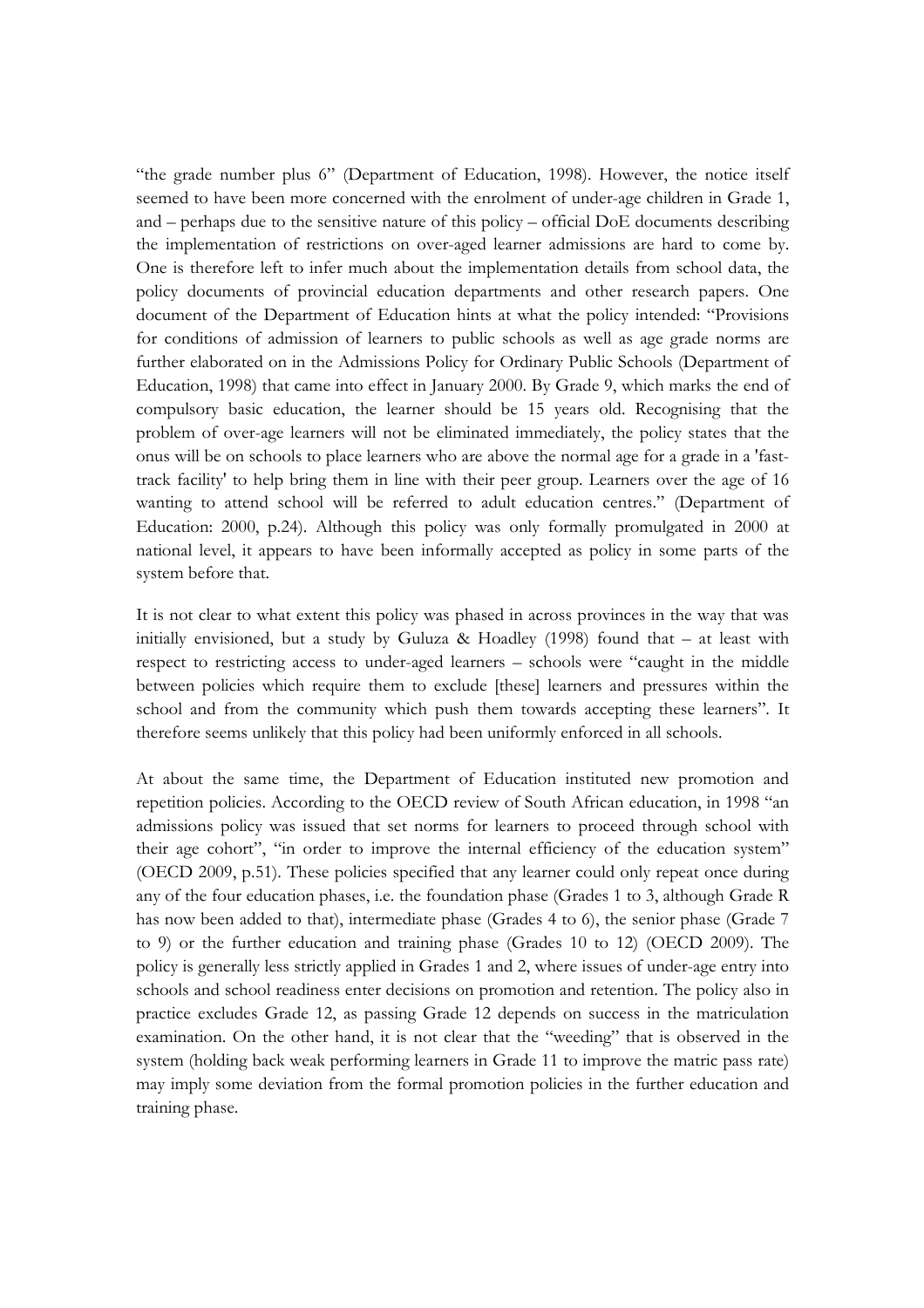DoE administrative data show that in the middle of a long-term trend of gradually growing enrolment numbers there occurred a sharp and sudden drop in enrolment between 1998 and 2002 (Kraak, 2008, p. 12), which Perry and Arends (2003: 304) ascribe to "the natural saturation of the system, and education department policy to limit under-age enrolment in Grade 1 and excessive repeating of all grades". Similarly, the number of matric candidates decreased by fully 20% between 1998 and 2003 (Figure 2) – this trend could not be affected by the policy not to admit under-age learners into Grade 1, and could therefore highlight the exit of over-age learners. Provincial policy documents indicate that by 2003 the directives on over-age children had already been adopted, along with the promotion of the FET system (Western Cape Education Department, 2003). According to documents from that province, schools in the Western Cape were to deny admission to learners who were more than two years older than the appropriate grade-age; similar policies seemed to have applied in other provinces. Given that schooling is compulsory for all learners until the age of 15, the affected individuals would be those who were i) older than 15, ii) more than two years older than the correct grade-age, and iii) wanted to enrol in school after 1998. Due to the higher repetition rates in historically black schools, this policy should by implication have affected black learners (both boys and girls) more directly than white learners.

A factor that may also have contributed to the implementation of the over-age policy, or to the choice of children to leave the school system, was the increased pressure applied by the education authorities on schools to improve their matric pass rates. Many schools responded to this by failing weaker learners in Grade 11 to reduce potentially high matric failures, despite the repetition policy that frowns on much repetition of grades in the school system. In addition, for similar reasons, schools became less accommodating towards children, particularly older ones, who had failed matric and wanted to repeat. One result may have been that many children may earlier have given up hope of achieving matric, thus also encouraging earlier entry into the labour market. The effect of the combination of over-age restrictions and weeding on matric data is evident from Figure 2, with the strong upward trend in the number of candidates due to improved progression through the school system more than cancelled by these phenomena in the late 1990s.

[Insert figure 2 here]

# 4 Empirical investigation of schooling policies

### 4.1 The effect on total school enrolment

In order to further investigate the effects of these policies, we now turn to two different data sources: the DoE administrative data and the Stats SA household surveys. Table 2 reports the school enrolment figures obtained from both sources. According to the DoE data the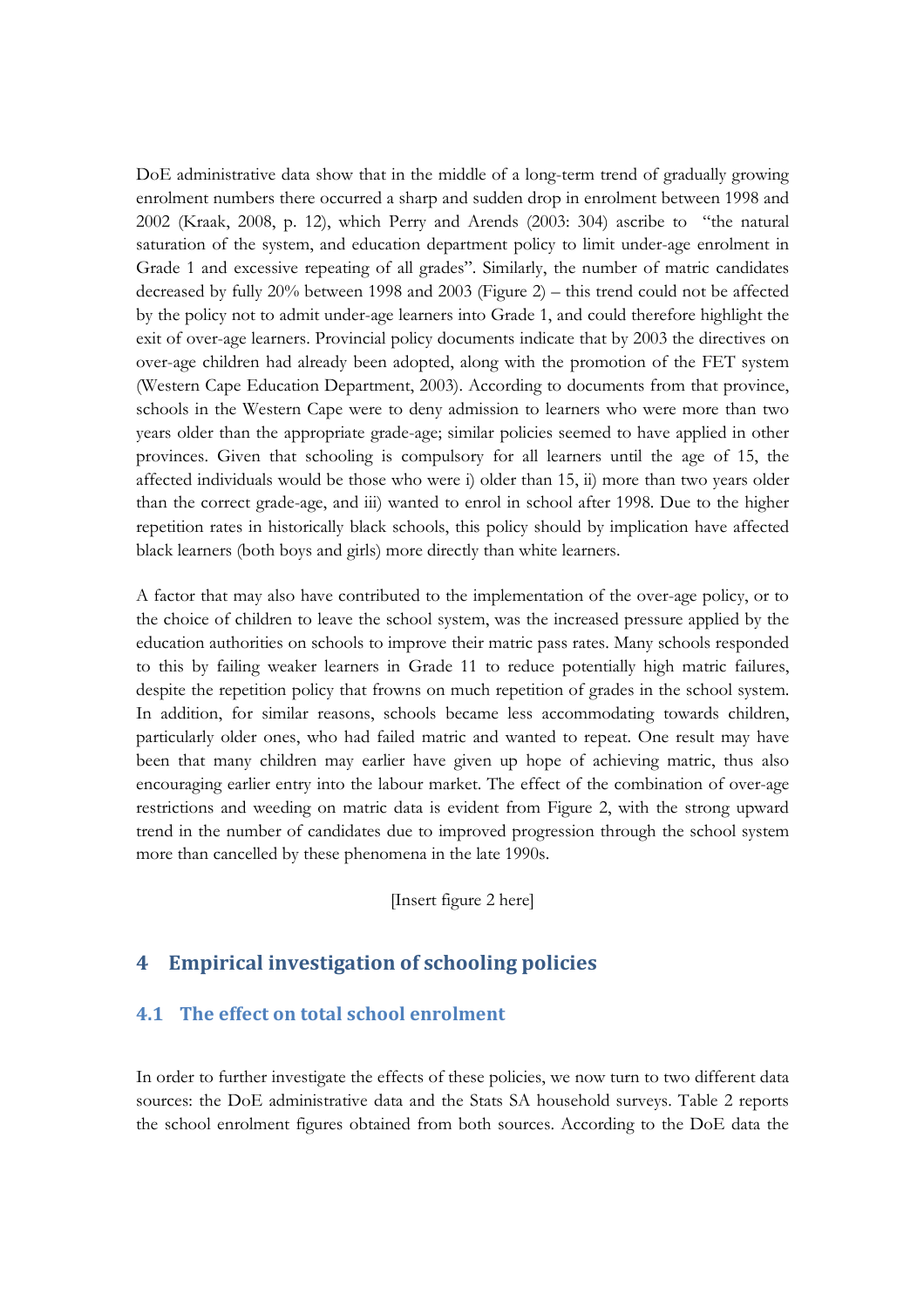number of pupils in school (Grades 1 to 12) decreased by almost 425,000 between 1998 and 2003. We can estimate the same change using the household surveys, although this is complicated by the fact that prior to 1999 these surveys only asked whether individuals were attending "any educational institution" and hence did not allow any distinction between those in school and those in other educational institutions. However, comparing the estimated number of learners enrolled in school in the 1999 OHS and the September 2003 LFS shows an even stronger decrease in enrollment of almost 515,000.

There are various reasons why the two data sources would produce different estimates. It could be that changes in Stats SA's sampling methodology (as discussed in Yu (2008)) led to an artificially large decrease in the number of learners. Alternatively, the discrepancy may have been because the annual school survey that is the basis of departmental data for schools may have under-captured the number of over-aged learners due to administrative pressure to portray improved performance. However, the fact that a very similar trend can be identified across two very different datasets is evidence that what we observe is an actual decrease in enrolment, rather than some administrative error or a sampling anomaly. Also, the fall in enrolment in the household surveys amongst individuals that were 15 years and older (column 3) implies that this decrease could not have been caused solely (or even primarily) by restrictions on the first enrolment of under-aged children.

### [Insert table 2 here]

It is possible to further investigate the role of age restrictions using the household surveys by defining the over-aged learners in our household data as those who i) were more than two years older than the correct grade-age, and ii) were enrolled in school. Using this definition, column 4 in Table 2 shows that the number of over-aged learners decreased by more than 865,000 between 1999 and 2003. The fact that this decline exceeds the total decrease in enrolment suggests that the underlying long-term trend of gradually increasing enrolment – driven less by population growth than by greater access to schools and an increased demand for more secondary education – continued for normal-aged students even as the over-age restrictions were being implemented. Of course, if the enforcement of age restrictions was already implemented in 1998 (as is suggested by the policy documents and the administrative data), then the number of over-aged learners who left the school system may be even larger than the 865,000 estimated in Table 2.

A brief examination of the characteristics of these over-aged learners shows that in 1999 they were particularly prevalent amongst rural-dwellers of the black population group. They were more likely to be male than female and more likely to reside in the Eastern Cape, Limpopo, Free State or Mpumalanga than in particularly the Western Cape or Gauteng. The probability of being an over-aged learner increased with age until the individual turned 21, and then steadily decreased. These results may reflect the quality of schooling received by different cohorts of South Africans, but also suggest that the decision to remain in school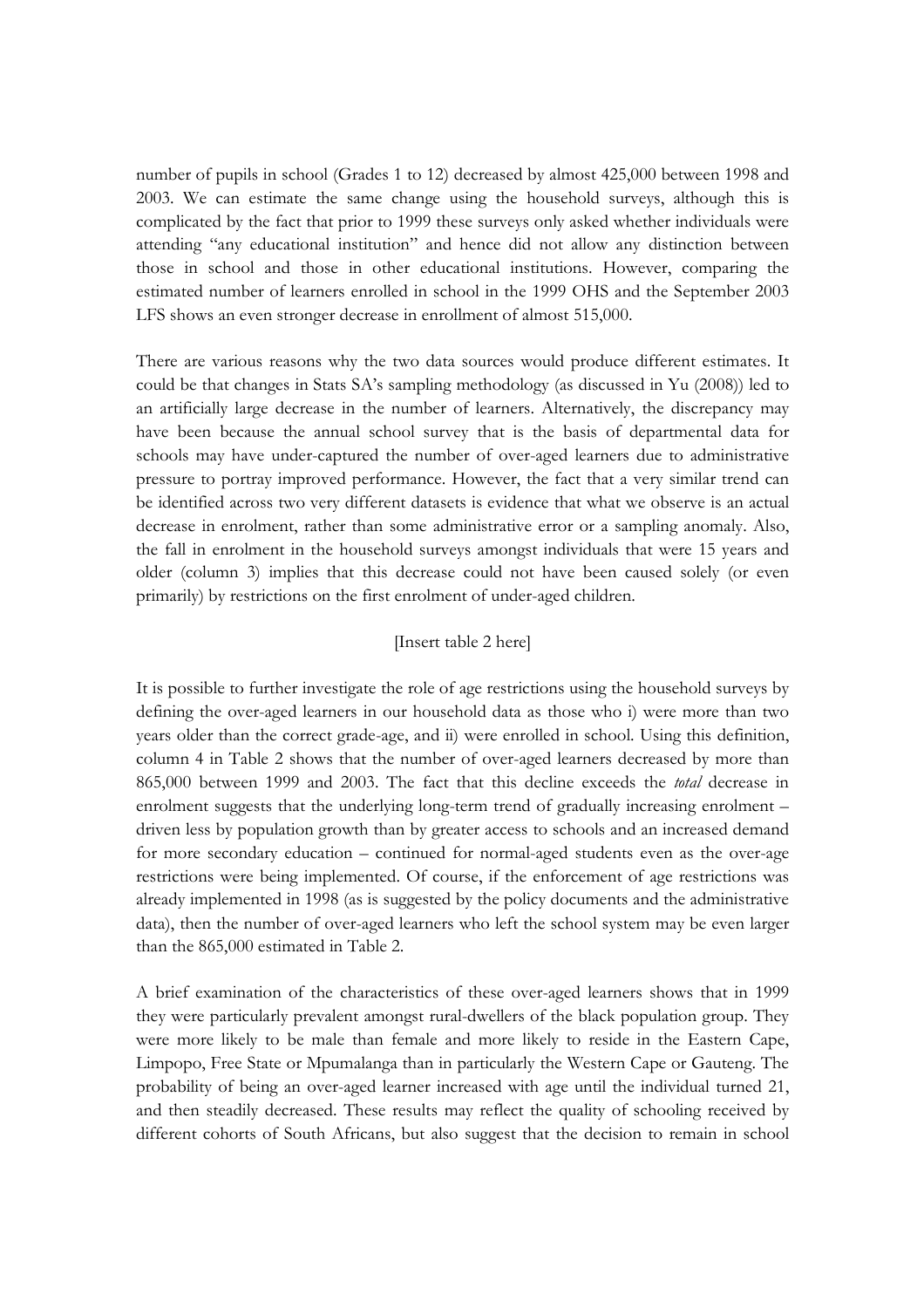despite numerous grade repetitions was affected by one's labour market prospects. Individuals who realised that they had a poor chance of finding work without completed secondary education may have believed that there was little opportunity cost to remaining in school in the hope of eventual advancement. This situation was especially likely in the previously black part of the schooling system, where there appears to be a weaker link between student performance and grade promotion (Lam, Ardington and Leibbrandt, 2011).

Turning now to the effect of these policies on enrolment, Figure 3 plots the share of the population that was both in school and over-aged for different age groups in 1999, 2001 and 2003. In 1999 the share of each age cohort that was still in school and three or more years older than the normal grade age was above 20% for all ages between 16 and 23, and reached a peak of 28% for 21 year-olds. Although most over-aged pupils were in their late-teens and early twenties, a non-negligible share of 25-30 year-olds were still in the school system. By 2001 there had been a marked downward shift in the curve as some over-aged students were not allowed entry and other "would-be repeaters" were progressing through the school system more rapidly. During this period most of the decrease occurred for those aged 18 or older, which may reflect that these were the individuals most affected by the over-aged restrictions.

### [Insert figure 3 here]

Between 2001 and 2003, there was only a very small additional downward shift at these older ages, whereas there occurred a large decrease in the share of over-aged learners aged 10 to 18. It is possible that forward-looking learners who have fallen behind in the early grades may be leaving school in anticipation of not being able to complete their secondary education in this era of age restrictions. Alternatively, more lenient promotion policies may have contributed to higher pass-rates at early grades, and this could also account for part of the drop in the number of young over-aged students.

# 4.2 Identifying the separate effects of age restrictions and faster grade promotion on total school enrolment

### 4.2.1 A dynamic schooling investment model

Most of the preceding analysis investigated the effect of either of the two schooling policies on total school enrolment. This section will briefly attempt to distinguish between the effects of age restrictions and faster grade promotion by estimating the parameters of a dynamic school progression equation and simulating different policy scenarios.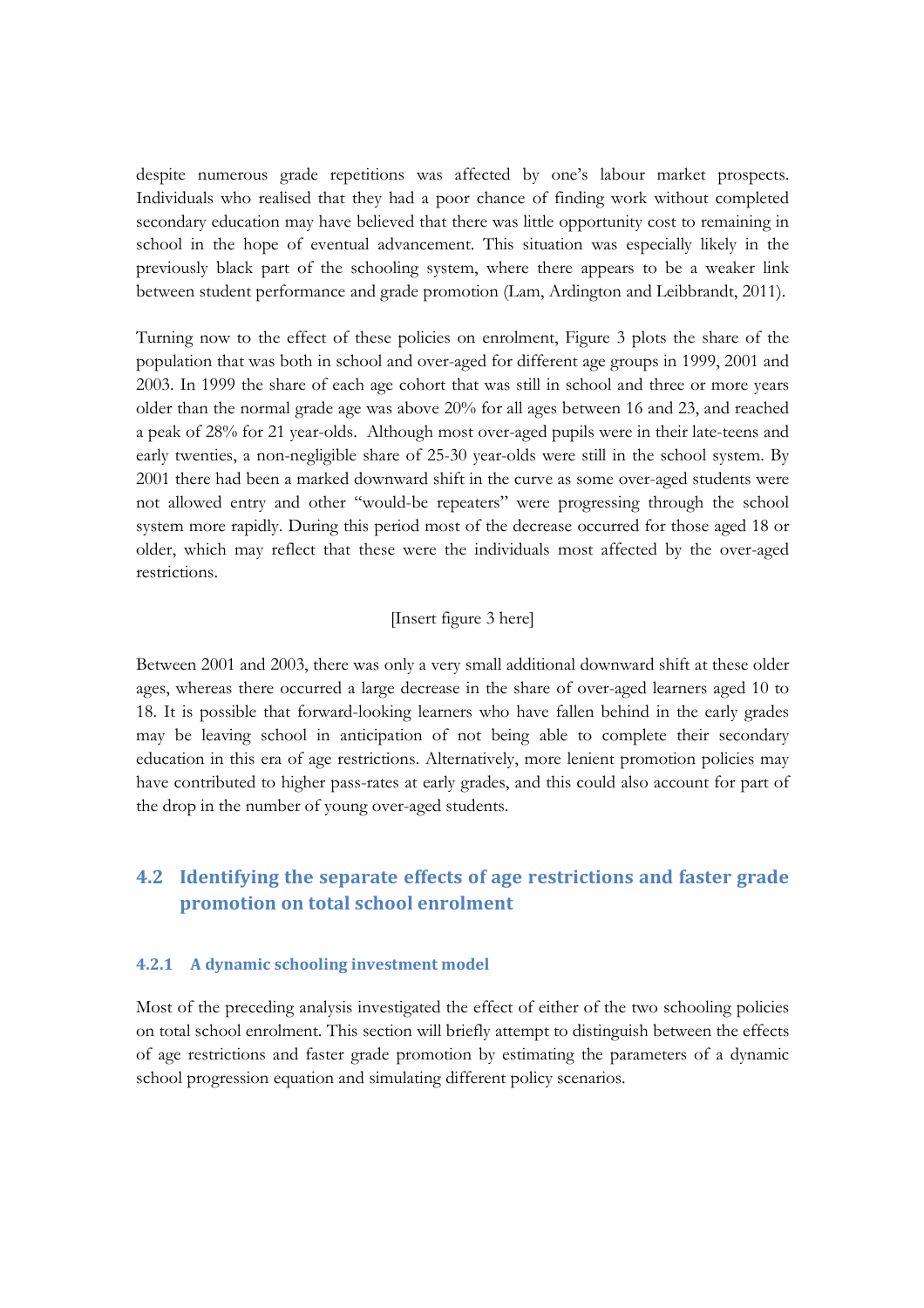In order to arrive at an equation for schooling promotion and enrolment we note that at the beginning of any year  $t$  there are three types of individuals with  $s$  years of schooling: i) those who had  $s - 1$  years of completed schooling at the beginning of period  $t - 1$  and who successfully completed another grade during this year, ii) those who had  $s$  years of schooling in period  $t - 1$  and did not enrol in school, and iii) those who had  $s$  years of schooling in the previous year and did enrol but failed to progress. These dynamics are reflected in the equation for members of birth cohort  $c$  as

 $N_{c,s,t} = \{(1-\theta_{c,s,t-1}) + (1-\lambda_{c,s+1,t-1})\theta_{c,s,t-1}\}N_{c,s,t-1} + \lambda_{c,s,t-1}\theta_{c,s-1,t-1}N_{c,s-1,t-1}$  [1] where  $N_{c,s,t}$  is the number of individuals from birth cohort  $c$  who have  $s$  years of completed schooling in period t,  $\theta_{c,s,t}$  is the share of cohort c individuals with s years of completed schooling who are enrolled in school in period t, and  $\lambda_{c,s,t}$  is the grade s promotion rate for members of cohort  $c$  in period  $t$ .

Of course, grade promotion cannot increase the number of individuals with no schooling or decrease the number with the maximum schooling years. This is reflected in the equation below, which is now stated in terms of the time difference in those with  $s$  years of schooling:

 $\Delta N_{c,s,t} = -\lambda_{c,s+1,t-1} \{ \theta_{c,s,t-1} N_{c,s,t-1} \} 1(s \leq S_{max}) + \lambda_{c,s,t-1} \{ \theta_{c,s-1,t-1} N_{c,s-1,t-1} \} 1(s > 0)$ where  $\Delta N_{c,s,t} = N_{c,s,t} - N_{c,s,t-1}$  and 1(.) represents the indicator function.

#### 4.2.2 Parameter estimates

-

The Stats SA household surveys provide us with data on individual schooling levels, birth year, enrolment decisions<sup>2</sup> and population weights in different years, which allow us to estimate  $N_{c,s,t}$  and  $\theta_{c,s,t}$  using simple sample averages. Furthermore, the promotion rate is a deterministic function of the values of  $N_{c,s,t}$  and  $\theta_{c,s,t}$  for lower levels of schooling:

$$
\lambda_{c,s+1,t-1} = \frac{\Delta N_{c,s,t} - \lambda_{c,s,t-1} \theta_{c,s-1,t-1} N_{c,s-1,t-1} 1(s>0)}{-\theta_{c,s,t-1} N_{c,s,t-1}} \text{ if } s \le S_{max}
$$

and can be iteratively estimated by replacing all of the population quantities by their sample estimates. Starting with  $s = 1$  we estimate  $\hat{\lambda}_{c,1,t-1} = \frac{\Delta \hat{N}_{c,1,t}}{-\hat{\theta}_{c,1,t}}$  $\frac{\Delta N_{c,1,t}}{-\hat{\theta}_{c,1,t-1}\hat{N}_{c,1,t-1}}$ , then use this value in the estimation of  $\hat{\lambda}_{c,2,t-1} = \frac{\Delta \hat{N}_{c,2,t} - \hat{\lambda}_{c,1,t-1} \hat{\theta}_{c,0,t-1} \hat{N}_{c,0,t-1}}{\hat{\theta}_{c,2,t-1} \hat{\theta}_{c,2,t-1}}$  $\frac{\pi_{c,1,t-1}^T \sigma_{c,0,t-1}^T \cdots \sigma_{0,t-1}^T \sigma_{0,t-1}}{\theta_{c,2,t-1} \hat{N}_{c,2,t-1}}$ , and proceed analogously until  $\hat{\lambda}_{c,s_{max},t-1}$  is estimated. In practice sampling variation and measurement issues will distort

<sup>2</sup> In order to estimate enrolment and progression rates for the period prior to 1999 we define school enrolment as being enrolled in any educational institution but having fewer than 12 years of completed schooling. Note that this definition differs from that used to estimate enrolment in Table 2, but produces a similarly sized decrease in enrolment between 1999 and 2003 of 497,297 (compared to 514,319 for the more accurate definition).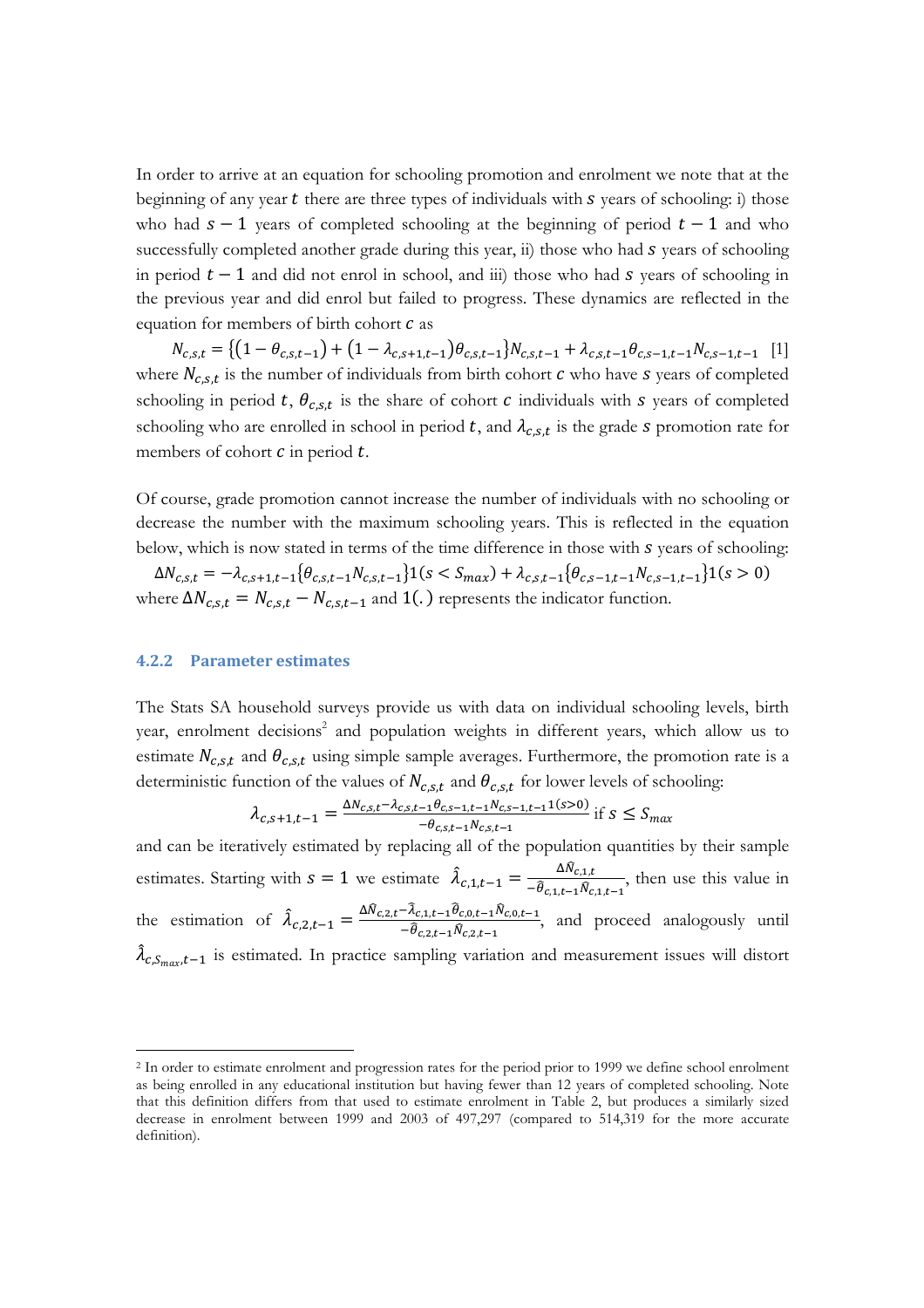the estimation of all of these parameters, and the promotion rates in particular<sup>3</sup>. In order to reduce the effect of such distortions we do two things. Firstly, we scale  $N_{c,s,t}$  by  $\frac{N_c}{N_{c,t}}$ , where

 $N_{c,t}$  is the number of cohort  $c$  observations observed in period  $t$  and  $N_c$  is the average of  $N_{c,t}$  across surveys. This reduces the sensitivity of our sample estimate of  $N_{c,s,t}$  to the underor over-sampling of cohort  $c$  individuals in period  $t$ . Secondly, we restrict the promotion rate to values between 0 and 1. These adjustments mean that the sample equivalent of equation [1] can be written in error form as

 $\widehat{N}_{c,s,t} = \widehat{N}_{c,s,t-1} - \widehat{\lambda}_{c,s+1,t-1} \{ \widehat{\theta}_{c,s,t-1} \widehat{N}_{c,s,t-1} \} + \widehat{\lambda}_{c,s,t-1} \{ \widehat{\theta}_{c,s-1,t-1} \widehat{N}_{c,s-1,t-1} \} + e_{c,s,t}$  [3] Figure 4 below compares the kernel-weighted local polynomial smoothed estimates of the age-specific enrolment and promotion rates for different schooling phases before and after the implementation of the policies. We observe that enrolment is a decreasing function of age for all schooling years, and that enrolment is lower for individuals with higher levels of educational attainment. As one would expect from the discussion of the policies in section 3, promotion rates were higher and enrolment rates lower in the 2002-2004 period than during 1995-1997, and the drop in enrolment was largest for individuals who were a few years older than the correct grade age.

#### [Insert figure 4 here]

### 4.2.3 Policy simulation results

-

The enrolment and promotion rate estimates can be used to simulate the effect of the overage restriction and faster grade promotion policies separately in order to trace the effect of each through the different cohorts and periods. All policy scenarios below take the 1995 values of  $N_{c,s,t}$  as given and then simulate the values of  $\widehat{N}_{c,s,t}$  for subsequent years according to equation [3]. The simulated total enrolment rates for all 15-30 year olds are plotted in Figure 5 below.

The first scenario uses the estimated values of  $\hat{\lambda}_{c,s,t}$  and  $\hat{\theta}_{c,s,t}$  for all years, and hence corresponds to the observed schooling outcomes in the presence of both the over-aged restriction and the accelerated grade promotion policies. We can observe that total school enrolment decreased from 38% of 15-30 year-olds to less than 32% in 2001, which amounts to approximately 830,000 fewer students. The second case fixes the enrolment and promotion rates to their average values during the 1995-1997 period, and represents the scenario in which neither policy was implemented. In this case total enrolment remains relatively stable at 38% of the relevant age cohort. The third case is one in which the grade promotion rates were allowed to vary according to their estimated values, whereas the

<sup>&</sup>lt;sup>3</sup> Undersampling  $N_{c,s,t-1}$  will not necessarily affect the estimation of  $\theta_{c,s,t-1}$  but will simultaneously increase the numerator and decrease the denominator of  $\lambda_{c,s+1,t-1}$ . This issue is particularly problematic for uncommon combinations of  $c$ ,  $s$  and  $t$ .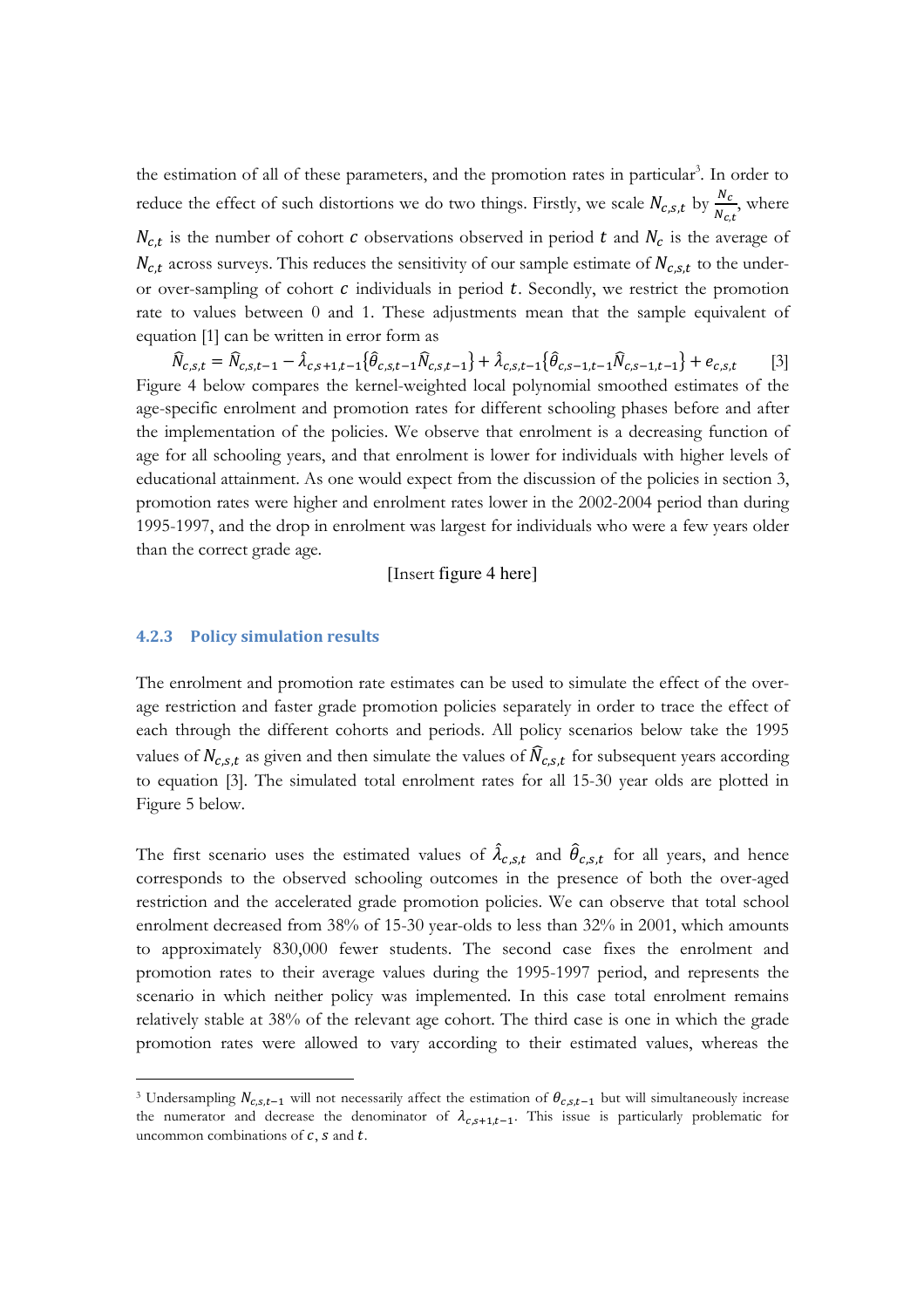enrolment rates were fixed at their pre-1998 levels. This mimics the scenario in which only faster grade promotion was implemented without also introducing age restrictions. The predicted total enrolment share shows that this policy led to a slightly lower enrolment share, but that this policy on its own contributed relatively little to the decrease in enrolment. The fourth scenario, in which the over-aged restrictions were implemented but the faster grade promotion policy was not, demonstrates that age restrictions played a much larger role in explaining the sudden drop in learners.

### [Insert figure 5 here]

Given the results in Figure 6, which show that both enrolment and promotion rates changed substantially between 1997 and 2002, it may seem surprising that the accelerated grade promotion contributed so little to the decrease in school enrolment. However, whereas a decrease in the enrolment rate has a direct proportional effect on total enrolment, the effect of an increased promotion rate is more indirect. Figure 6 demonstrated that the probability of enrolment is a decreasing function of both age and schooling year. The typical individual is therefore less likely to be enrolled in school in period  $t + 1$  than in period t, regardless of whether she passes or fails the current grade. An increase in the grade promotion rate will only decrease total enrolment by the extent to which the decrease in enrolment associated with an additional year of schooling exceeds the decrease in enrolment associated with an additional year of age. This means that an increase in the grade promotion rate will produce a much smaller effect than a decrease in the enrolment rate of the same magnitude.

It is worth noting that these simulations attribute any changes in conditional promotion or enrolment rates that occurred between 1997 and 2003 to the two policies described in section 3. Of course, factors other than those discussed here could potentially also have had some influence on promotion rates, including higher expectations among parents and learners after the political transition; the effect of the outcomes-based educational philosophy on teacher perceptions on repetition; a new crop of teachers trained in this new philosophy entering teaching; and increased competition for learners in the post-apartheid dispensation that may have made some poor schools more reluctant to have learners repeat out of fear that they would leave and go to other schools. Similarly, changes in preferences or expectations regarding labour market outcomes could have contributed to falling enrolment rates. However, it is difficult to think of reasons why these changes would have had a strong influence on educational throughput or enrolment, and even more unlikely that they could have given rise to the timing of the changes we have observed. The fact that the magnitude and timing of these changes over different ages and schooling years corresponded very closely to what one would expect from the schooling policies, makes the above interpretation highly plausible.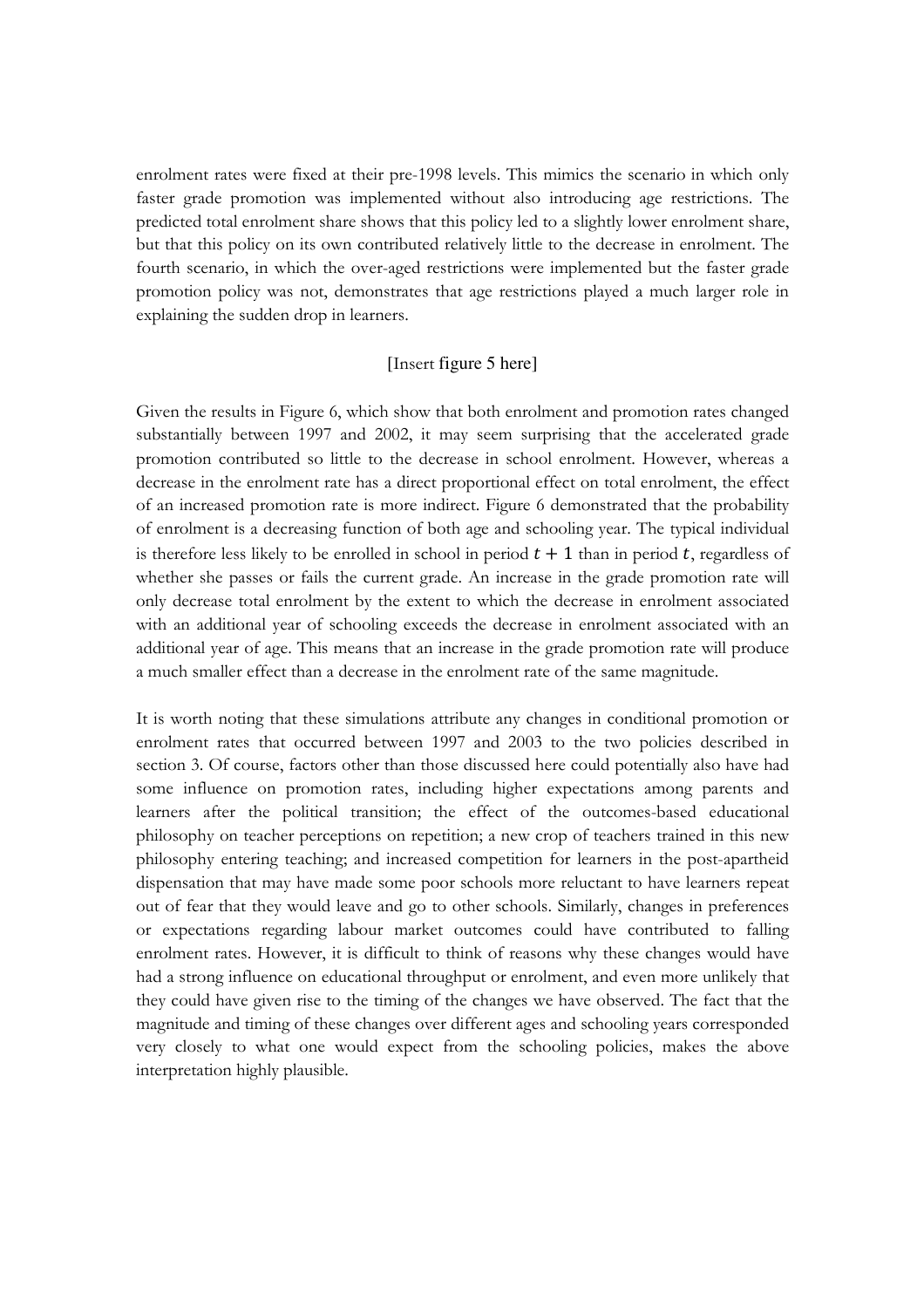# 5 The unintended consequences on labour market outcomes

### 5.1 Changes in reason for economic inactivity

When considering the effect of these age restrictions on labour force participation and unemployment rates, it is informative to express over-aged learners as a share of the total population. In 1999 8.3% of the working age population was in school and over-aged, whereas the share had dropped to 5.2% of the population by 2003. In a labour market that already failed to provide employment opportunities for a very high share of job seekers, this meant that 3.1% of the working age switched from "studying" to either being "unemployed" or still "economically inactive" (but now reporting a different reason for their inactivity). This constitutes approximately one-half of the total increase in the participation rate over this period, and means that a substantial part of the concurrent rise in unemployment may have been driven by the implementation of these school age-restrictions.

Figure 6 compares the share of the non-employed working age population that were classified as being either unemployed or economically inactive due to studying (either as an over-aged or "normal-aged" student), engaging in household production, retirement or one of a range of other activities in 1999 and 2003. The share that was unemployed grew by 10 percentage points over this period, about half of whom were drawn from over-aged students (who experienced a 5 percentage point decline). Other contributors were housewives, retirees and normal-aged students, each of which contributed one percentage point.

[Insert figure 6 here]

### 5.2 Birth cohort decomposition

The above analyses used a comparative-static approach to investigate the effects of the schooling policy by contrasting the labour market outcomes and schooling decisions of individuals in different survey years. However, schooling investment and labour market participation choices are inherently dynamic decisions that depend on life-cycle and business cycle considerations and are affected by unobserved effects such as expectations and cultural norms. In order to control more comprehensively for these issues, we now proceed to a birth cohort analysis of the participation decision. More specifically, we decompose the participation rate into parts that are attributable to time-, age- and birth year-specific components for the different race and gender groups. This allows us to focus on how the participation decisions of members of different generations differed, after controlling for the typical life-cycle participation pattern and variation in the business cycle. Furthermore, this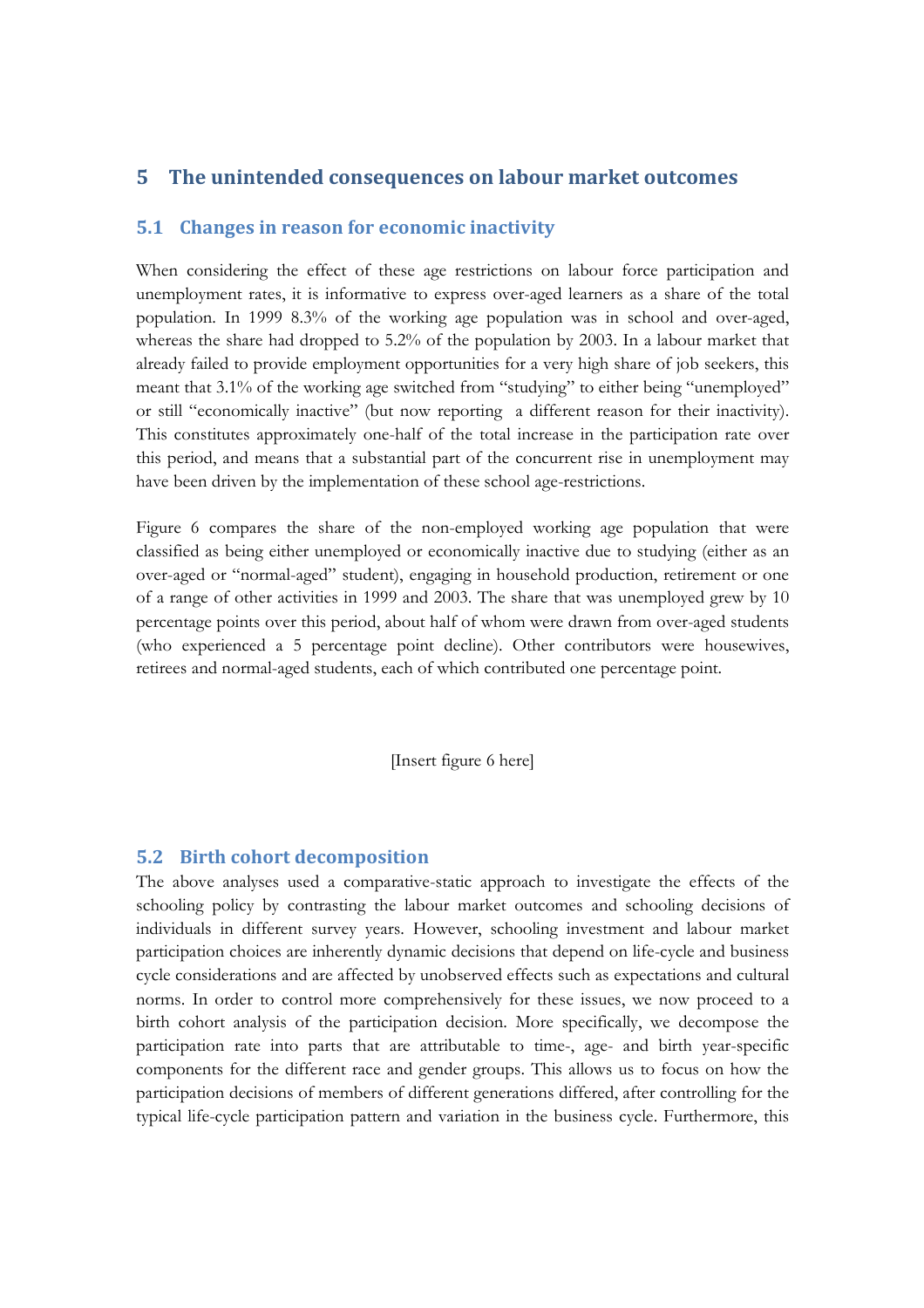method allows us to examine the extent to which these changes were affected by observable characteristics that correspond to some of the hypotheses discussed above. For a more comprehensive and technical explanation of the decomposition method used here, see Burger and Von Fintel (2009).

Figure 7 plots the participation-cohort effects for each gender for blacks and whites, which show that the generational experiences of the various race and gender groups differed markedly. Amongst the oldest birth cohorts, male participation was much higher than female participation (for both blacks and whites) and black participation was slightly lower than that of whites (for both genders). Two trends are discernible from the cohort effects. Firstly, for those cohorts born before 1975 (aged 20 or above in 1995), female participation rates converged on those of males for both the population groups shown: there was only a gradual increase in participation across more recent male birth cohorts, whereas the younger female cohorts experienced a more rapid increase in participation. This reflects the "feminisation" of the labour market over generations (Casale & Posel, 2002). However, "feminisation" is referred to in the relative sense, as this hypothesis cannot explain why male participation also increased across generations, albeit at a slower pace.

Secondly, whereas these increases in participation rates appeared to have levelled off for white men and women born after 1975, the participation rates for black men and women born between 1975 and 1982 accelerated, with some stabilisation for those born after 1982. These groups represent labour market entrants in the period 1997 to 2002, who were the first cohorts to be affected by the implementation of the over-age schooling restrictions.

### [Insert figure 7 here]

Our interest in this paper is primarily with the second of these trends. In order to identify the reason for this sudden increase in participation, we now restrict our attention to black men and women only, and add control variables to our decomposition analysis. In particular, we test the hypothesis that participation decisions of recent labour market entrants were based on their higher educational attainment, lower marital rates (for females) and other changes in household structure, as suggested by Casale & Posel (2002). Females entering the labour market more recently were more likely to head households, were more educated and less likely to be married, prompting increases in labour market attachment for these groups. Further, in recent years the number of unemployed supported by each household increased, so that labour force participation among potential breadwinners probably increased (Klasen & Woolard, 2008).

### [Insert figure 8 here]

Figure 8 compares the cohort profiles before and after controlling for the aforementioned factors. For black males, the generational profile becomes virtually flat after adding the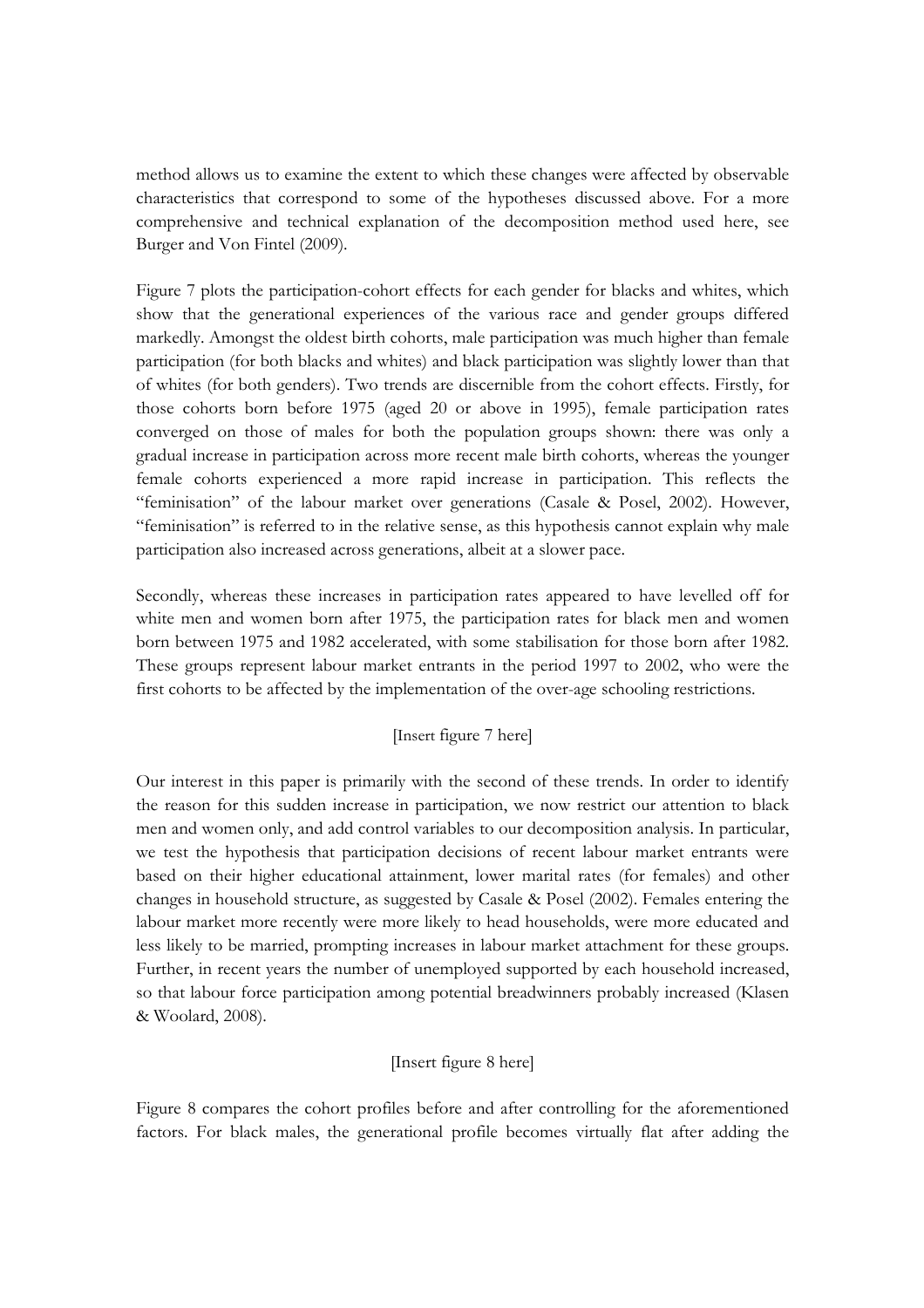controls, implying that those born between 1930 and 1975 would have had a remarkably similar propensity to participate had they received the same education and made the same household decisions. Assuming that, according to traditional roles, household formation did not have as large a participation impact on males as on females, differences in education across generations explained the rise in participation rates for recent male labour market entrants. However, it is evident that the "discontinuity" on the horizontal profile that arose for those born between 1975 and 1982 cannot be explained by educational attainment alone. This surge in participation that stabilised at higher levels for these groups was apparently due to another exogenous shock. The other factors that we control for also do not fully account for the differences across genders. Furthermore, their role in explaining the generational rise in female participation rates is also not as clear as for males. However, the strong climb is dampened slightly by the education and household controls, and confirms their role in driving the feminisation of the labour market (Casale & Posel, 2002). Nevertheless, these variables also cannot account for the sudden and sustained increase in female participation for the most recent labour market entrants.

To explore this phenomenon further, note that the economically inactive population consisted, to a large degree, of individuals still in school. Transition into the labour market was more likely to occur within this group than for other non-participants. As discussed in section 4, the proportion of individuals between the ages of 18 and 30 who were still in education declined substantially between 1997 and 2003. This age group in that time corresponded with the recent birth cohorts for which the participation rate surged. It is therefore likely that instead of making the transition out of education into other forms of inactivity, for instance into further education and training, or into employment, these groups have been pushed into unemployment.

### [Insert figure 9 here]

Figure 9 is derived from adding a control (in addition to the variables accounted for in Figure 8) for the proportion of non-participants currently in school. It is evident that we now do indeed observe cohort profiles that are consistent across all birth years. The participation discontinuity is therefore likely to be driven by faster transitions from the schooling system into the labour market for younger generations. This suggests that overaged learners rejected the option of pursuing further education and training in favour of entering the labour market, probably because of the restrictions placed on their remaining in school. This has compounded the longer-term effect of rising participation rates, so that this trajectory intensified, resulting in a sustained higher level of participation for the most recent labour market entrants. In light of the fact that employment rates for this group have not increased proportionally, enrolment policies have had the unintended side effect of swiftly adding a large group of individuals to an already steadily lengthening job queue. For this reason, the current generation of youths does not only face higher unemployment as a result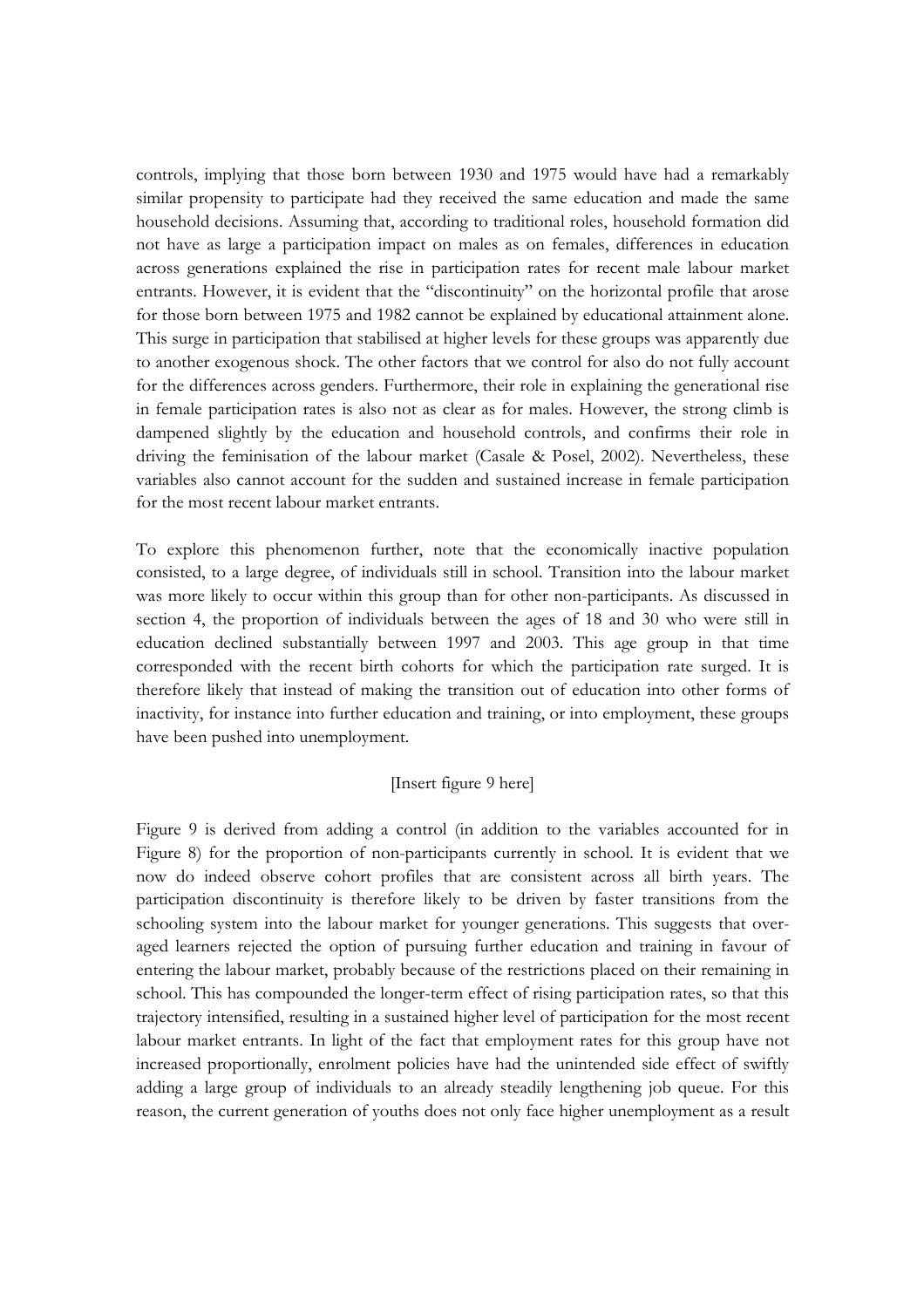of its age or inexperience, but because of rapid exit from the education system. This has contributed markedly to the rise in unemployment in post-apartheid South Africa.

# 6 Conclusion

This paper has discussed the implementation of over-aged schooling restrictions and higher promotion rates and demonstrated that these policies have had a large impact on schooling and labour market decisions of young South Africans. The country's high level of unemployment clearly poses a serious deterrent to improving the livelihoods of South Africa's poor. The paper has shown that the increase in the unemployment rate was not so much the result of a *deteriorating* ability of the economy to create jobs, but was rather largely driven by increased participation rates in the labour market. The reforms of school-age policies were a response by the education authorities to the large numbers of over-age learners in the system who were perceived as making limited educational progress and crowding existing resources. The country has long suffered from high unemployment, and the late 1990s and early 2000s brought this problem to the fore to a greater extent as a large group of the unemployed were no longer allowed to hide in the school system.

This unintended effect of the restriction on over-age learners and more lenient promotion policies have brought into the open a problem that was long festering. It thereby raises important policy issues. One of these relates to educational alternatives for those unsuccessful at school, but who are ill-equipped with skills to successfully enter a modern labour market. The debate around FET colleges relates to this issue. A second important issue that has attracted growing attention since these age restrictions were introduced is that of youth unemployment and labour market policies to deal with this matter. These issues will remain an important part of South African educational and labour market debates for some time to come.

## 7 Bibliography

- Banerjee, Abhijit, Sebastian F. Galiani, James Levinsohn, Zoë McLaren, and Ingrid Woolard. "Why has unemployment risen in the New South Africa?" *Economics of Transition* 16, no. 4 (October 2008): 715–740.
- Banerjee, Abhijit, Sebastian Galiani, Jim Levinsohn, Zoë McLaren, and Ingrid Woolard. *Why Has Unemployment Risen in the New South Africa.* Cambridge, MA: NBER Working Paper No. 13167, 2007.
- Bhorat, Haroon. "Labour Market Challenges in the Post-Apartheid South Africa." *South African Journal of Economics* 72 , no. 5 (2004): 954-977.
- Bhorat, Haroon, and James Hodge. "Decomposing Shifts in Labour Demand in South Africa." *South African Journal of Economics* 67, no. 3 (September 1999): 155- 168.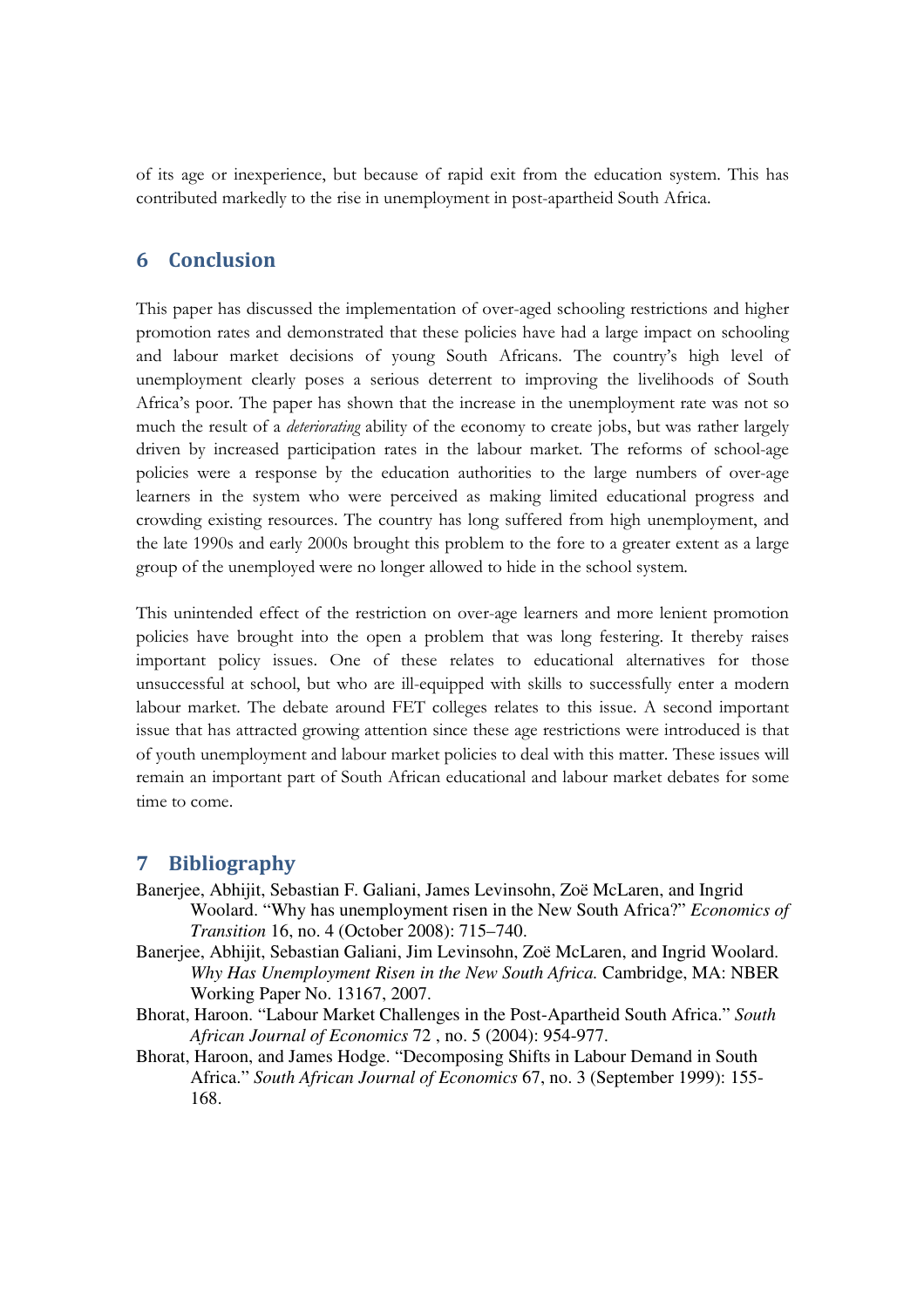- Branson, Nicola, and Martin Wittenberg. "The Measurement Of Employment Status In South Africa Using Cohort Analysis, 1994-2004." *South African Journal of Economics* 75, no. 2 (2007): 313-326.
- Burger, Rulof P, and Dieter Von Fintel. "Determining the Causes of the Rising South African Unemployment Rate: An Age, Period and Generational Analysis." Working Papers 158, Economic Research Southern Africa.", 2009.
- Burger, Rulof P, and Ingrid Woolard. "The state of the labour market in South Africa after the first decade of democracy." *Journal of vocational education and training* 57, no. 4 (2005): 453-476.
- Casale, Daniela, and Dorrit Posel. "The continued feminisation of the labour force in South Africa: An analysis of recent data and trends." *South African Journal of Economics* 70, no. 1 (March 2002): 156–184.
- Deaton, Angus. *The Analysis of Household Surveys A Microeconometric Approach to Development Policy.* Baltimore: Johns Hopkins University Press, 1997.
- Department of Education. "Age requirements for admission to an ordinary public government school." *Government Gazette no. 2433 of 1998*, 1998.
- Guluza, Xolisa, and Ursula Kate Hoadley. *Learner Progress and Achievement Study: Research report 2.* Braamfontein: Joint Education Trust, 1998.
- Hofmeyr, Clare. *How does the process of educational attainment differ between Africans and Coloureds in the Western Cape?" .* Master's thesis, University of Cape Town, 2011.
- Klasen, Stephan, and Ingrid Woolard. "Surviving Unemployment Without State Support: Unemployment and Household Formation in South Africa." *Journal of African Economies* 18, no. 1 (2008): 1-51.
- Kraak, Andre. "The education-economy relationship in South Africa, 2001-2005." In *Human Resources Development Review 2008*, edited by Andre Kraak, & Karen Press, 1-25. Cape Town: HSRC Press, 2008.
- Lam, David, Cally Ardington, and Murray Leibbrandt. "Schooling as a lottery: Racial differences in school advancement in urban South Africa." *Journal of Development Economics* 95, no. 2 (July 2011): 121-136.
- Mlatsheni, Cecil, and Sandrine Rospabé. *Why is Youth Unemployment so High and Unequally spread in South Africa?* DPRU Working Paper 02/65., Development Policy Research Unit, University of Cape Town., 2002.
- Ntuli, Miracle. *Determinants of South African Women's Labour Force Participation, 1995-2004.* IZA Discussion Papers 3119, Institute for the Study of Labor, University of Bonn, 2007.
- Perry, Helen, and Fabian Arends. "Public Schooling." In *Human Resources Development Review 2003*, by HSRC, 303-325. Cape Town: HSRC Press, 2003.
- Republic of South Africa. *Meeting the Commitment to Free and Compulsory General Education. Chapter 13.White Paper on Education and Training. Notice 196 of 1995. Department of Education. Available [Online]:.* 1995. http://www.polity.org.za/html/govdocs/white\_papers/educ5.html.
- Seekings, Jeremy, and Nicoli Nattrass. *Class, Race, and Inequality in South Africa.* New Haven: Yale University Press, 2005.
- Western Cape Education Department. "Admission Of Over-Age Learners To Public Schools." 2003. http://wced.wcape.gov.za/circulars/2003/e240\_03.html.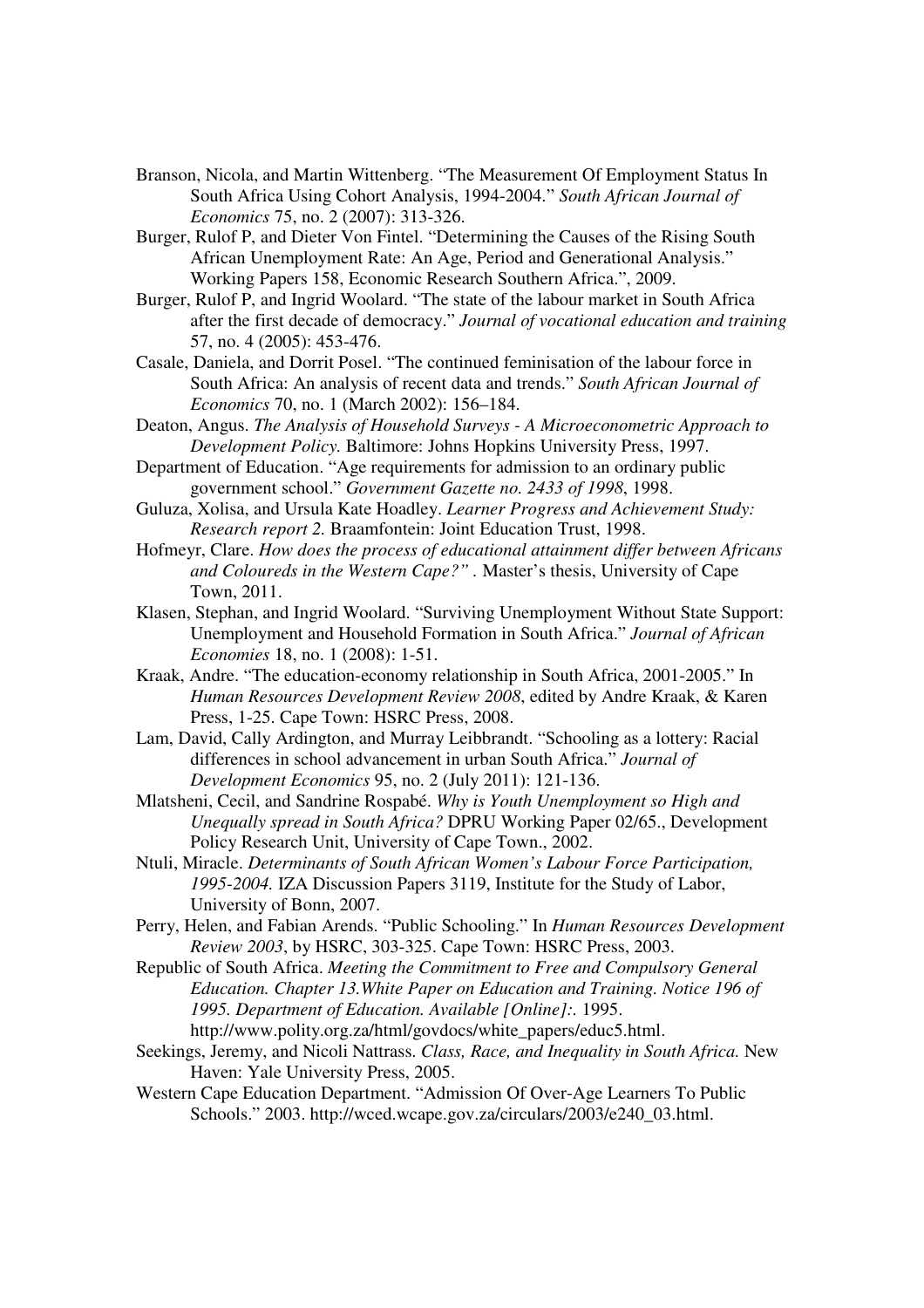Yu, Derek. *The comparability of the Statistics South Africa October Household Surveys and Labour Force Surveys, Stellenbosch Working Papers No. 2007/13.* Stellenbosch: University of Stellenbosch, 2007.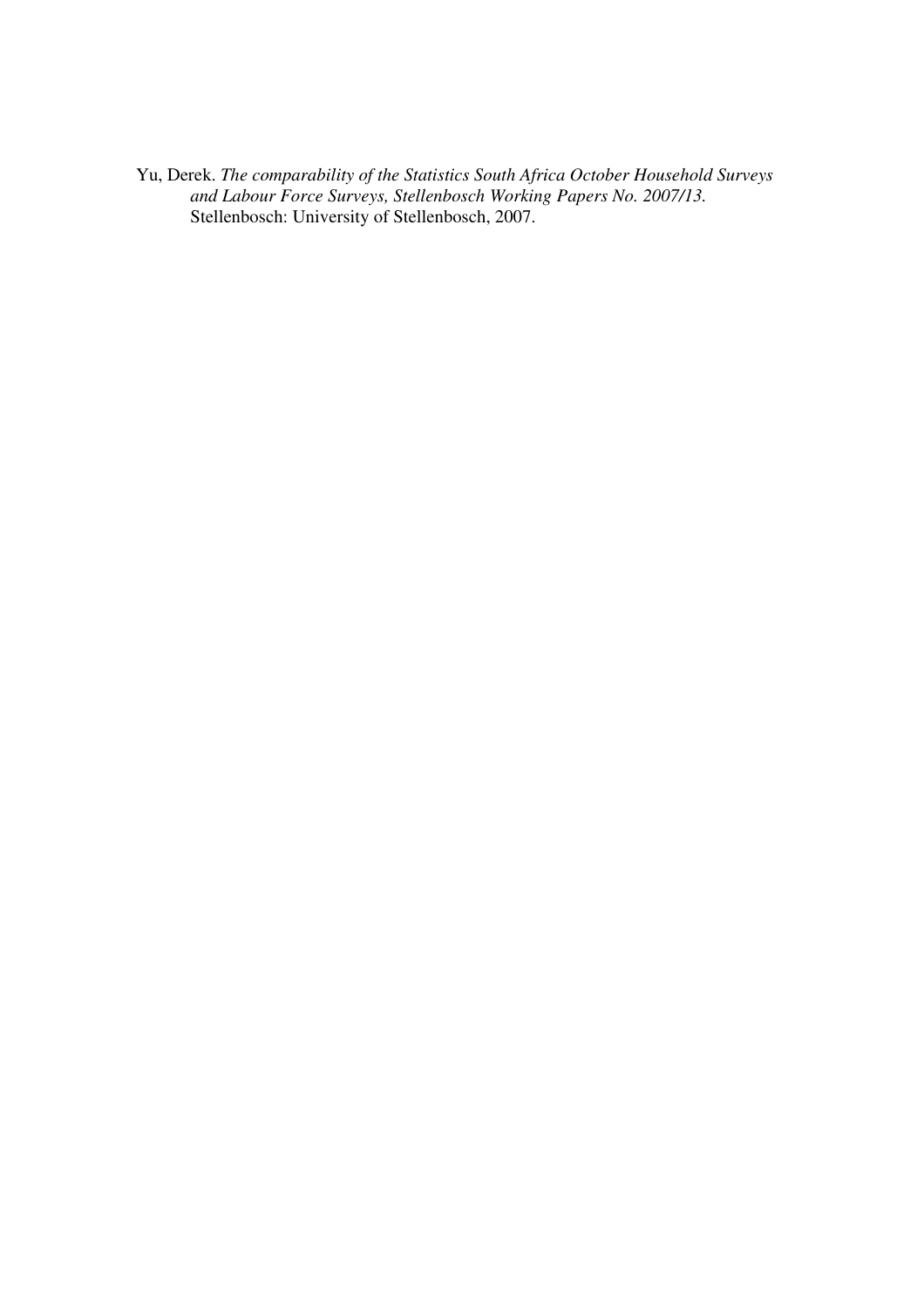| Survey         | Employed   | Unemployed | Economically<br>inactive | Employment<br>rate | Unemployment<br>rate | Participation<br>rate |
|----------------|------------|------------|--------------------------|--------------------|----------------------|-----------------------|
| <b>OHS1995</b> | 9,499,347  | 4,231,726  | 10,459,510               | 39.3%              | $30.8\%$             | 56.8%                 |
| OHS1996        | 8,966,307  | 4,566,316  | 11,376,442               | $36.0\%$           | $33.7\%$             | $54.3\%$              |
| <b>OHS1997</b> | 9,093,647  | 5,201,950  | 11,209,560               | $35.7\%$           | $36.4\%$             | $56.0\%$              |
| <b>OHS1998</b> | 9,370,130  | 5,626,470  | 10,668,633               | $36.5\%$           | $37.5\%$             | 58.4%                 |
| <b>OHS1999</b> | 10,356,143 | 5,875,126  | 10,015,276               | $39.5\%$           | $36.2\%$             | $61.8\%$              |
| LFS2000b       | 12,224,406 | 6,371,833  | 9,177,929                | $44.0\%$           | $34.3\%$             | $67.0\%$              |
| LFS2001b       | 11,167,541 | 7,640,439  | 9,276,017                | 39.8%              | $40.6\%$             | $67.0\%$              |
| LFS2002b       | 11,283,924 | 8,120,761  | 9,090,403                | 39.6%              | $41.8\%$             | $68.1\%$              |
| LFS2003b       | 11,411,351 | 8,198,365  | 9,296,514                | $39.5\%$           | 41.8%                | $67.8\%$              |
| LFS2004b       | 11,630,196 | 8,074,148  | 9,566,059                | $39.7\%$           | $41.0\%$             | $67.3\%$              |
| LFS2005b       | 12,287,798 | 7,790,699  | 9,584,882                | $41.4\%$           | 38.8%                | $67.7\%$              |
| LFS2006b       | 12,787,285 | 7,599,053  | 9,586,233                | $42.7\%$           | $37.3\%$             | $68.0\%$              |
| LFS2007b       | 13,293,327 | 7,339,549  | 9,754,526                | $43.7\%$           | $35.6\%$             | $67.9\%$              |

Table 1: Labour force status, by survey year: 1995-2007

Source: Own calculations from OHS and LFS data (Statistics South Africa, various years)

| Total school<br>enrolment:<br>Grade 1-12 | Total school<br>enrolment:<br>Grade 1-12 | Total school<br>enrolment:<br><b>Grade 1-12,</b><br>age > 14 | Over-aged<br>learners in<br>school |
|------------------------------------------|------------------------------------------|--------------------------------------------------------------|------------------------------------|
| DoE                                      |                                          | OHSs & LFSs                                                  |                                    |
| 12,082,009                               |                                          |                                                              |                                    |
| 12,040,021                               | 13,945,675                               | 4,068,687                                                    | 2,683,336                          |
| 11,600,365                               | 13,106,789                               | 3,967,938                                                    | 2,393,986                          |
| 11,657,358                               | 12,805,102                               | 3,663,102                                                    | 2,151,511                          |
| 11,574,437                               | 13,289,911                               | 3,808,007                                                    | 2,039,925                          |
| 11,657,358                               | 13,431,356                               | 3,666,661                                                    | 1,817,874                          |
| $-424,651$                               |                                          |                                                              |                                    |
| $-382,663$                               | $-514,319$                               | $-402,026$                                                   | $-865,462$                         |
|                                          |                                          |                                                              |                                    |

# Table 2: School enrolment totals, by year: 1998-2003

Source: Kraak (2008) and own calculations from OHS and LFS data (Statistics South Africa, various years)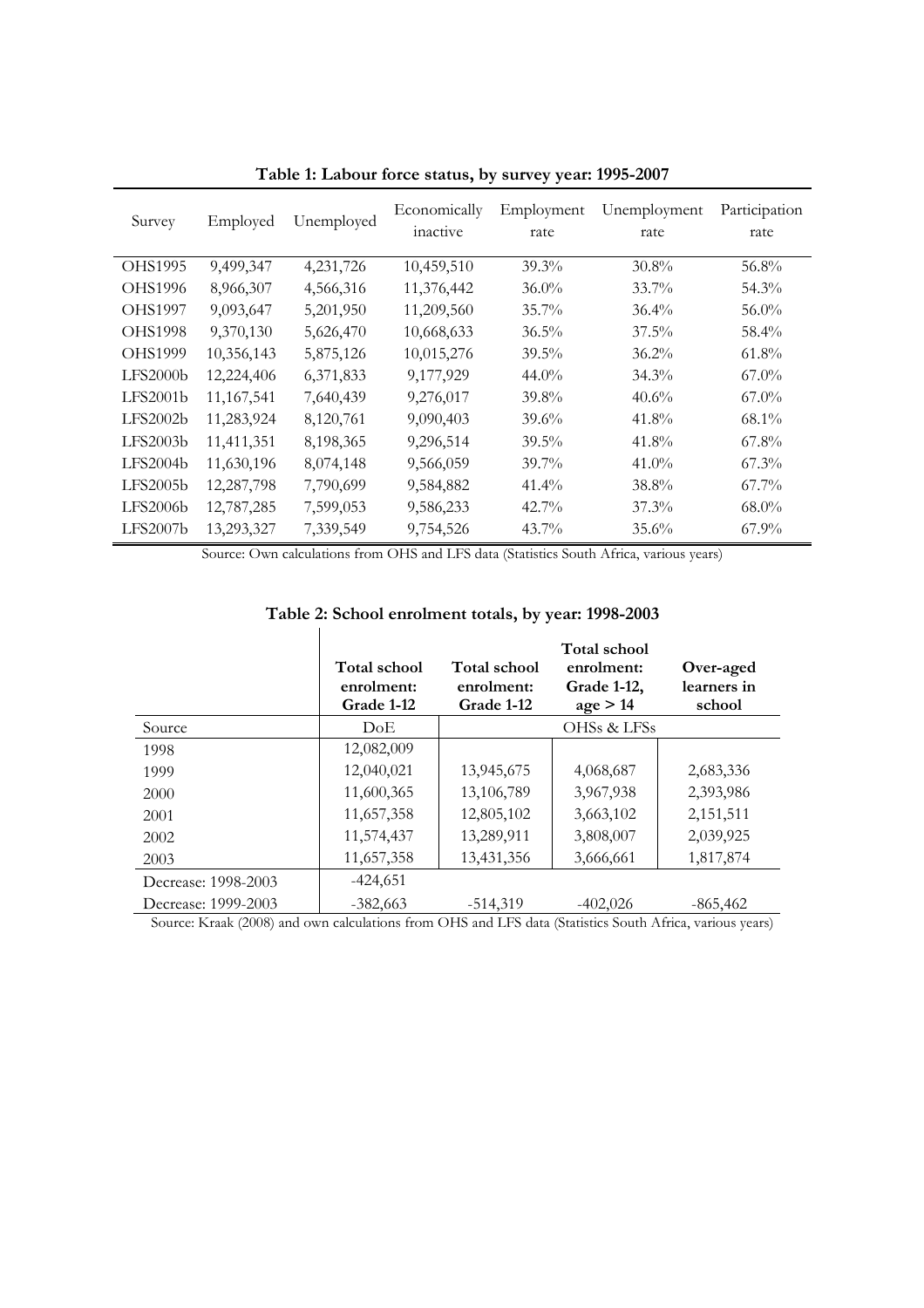

Figure 1: Participation and unemployment rates: 1995-2007

Source: Own calculations from OHS and LFS data (Statistics South Africa, various years)



Figure 2: Number of matric candidates, by year: 1979-2005

Source: Own calculations from information obtained from Department of Basic Education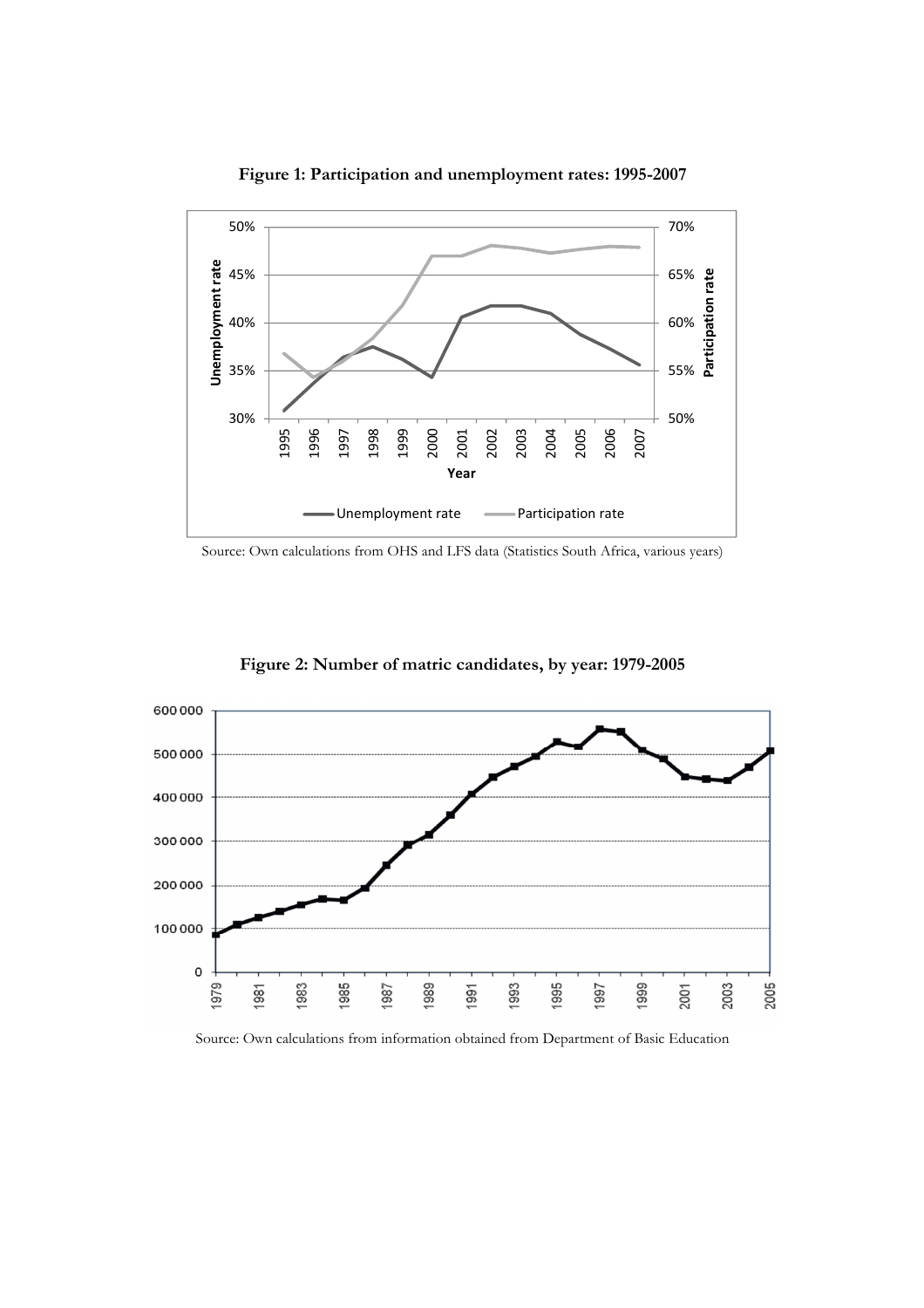

Figure 3: Share of age group that is at school and over-aged, 1997 and 2003

Source: Own calculations from OHS and LFS data (Statistics South Africa, various years)

**Figure 4: Promotion and enrolment rate estimates, by age, schooling phase and period** 



Source: Own calculations from OHS and LFS data (Statistics South Africa, various years)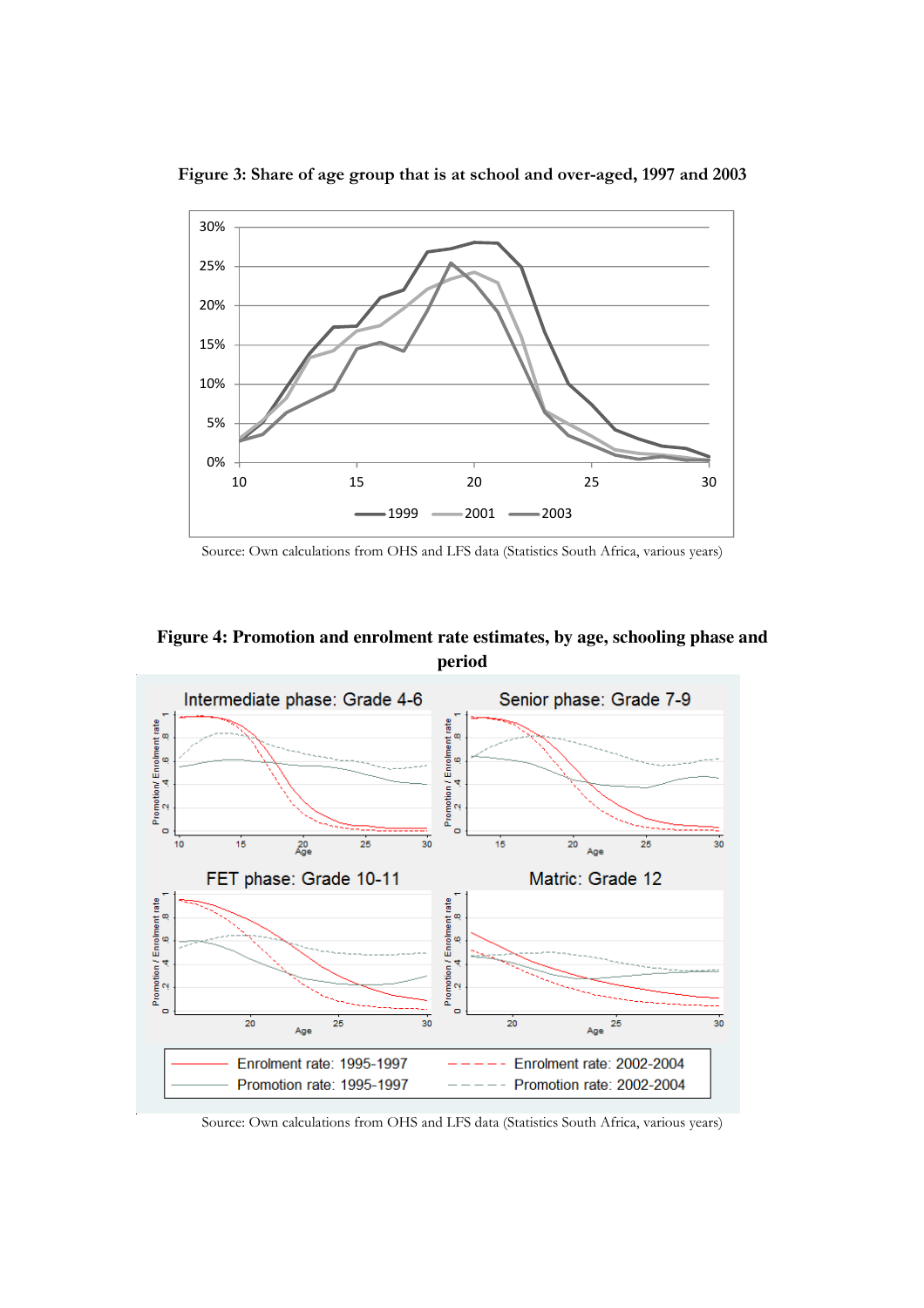

**Figure 5: Share of 15-30 year-olds enrolled in school, 1995-2003** 

Source: Own calculations from OHS and LFS data (Statistics South Africa, various years)



### Figure 6: Shares of non-employed engaged in various activities: 1999 and 2003

Source: Own calculations from OHS and LFS data (Statistics South Africa, various years)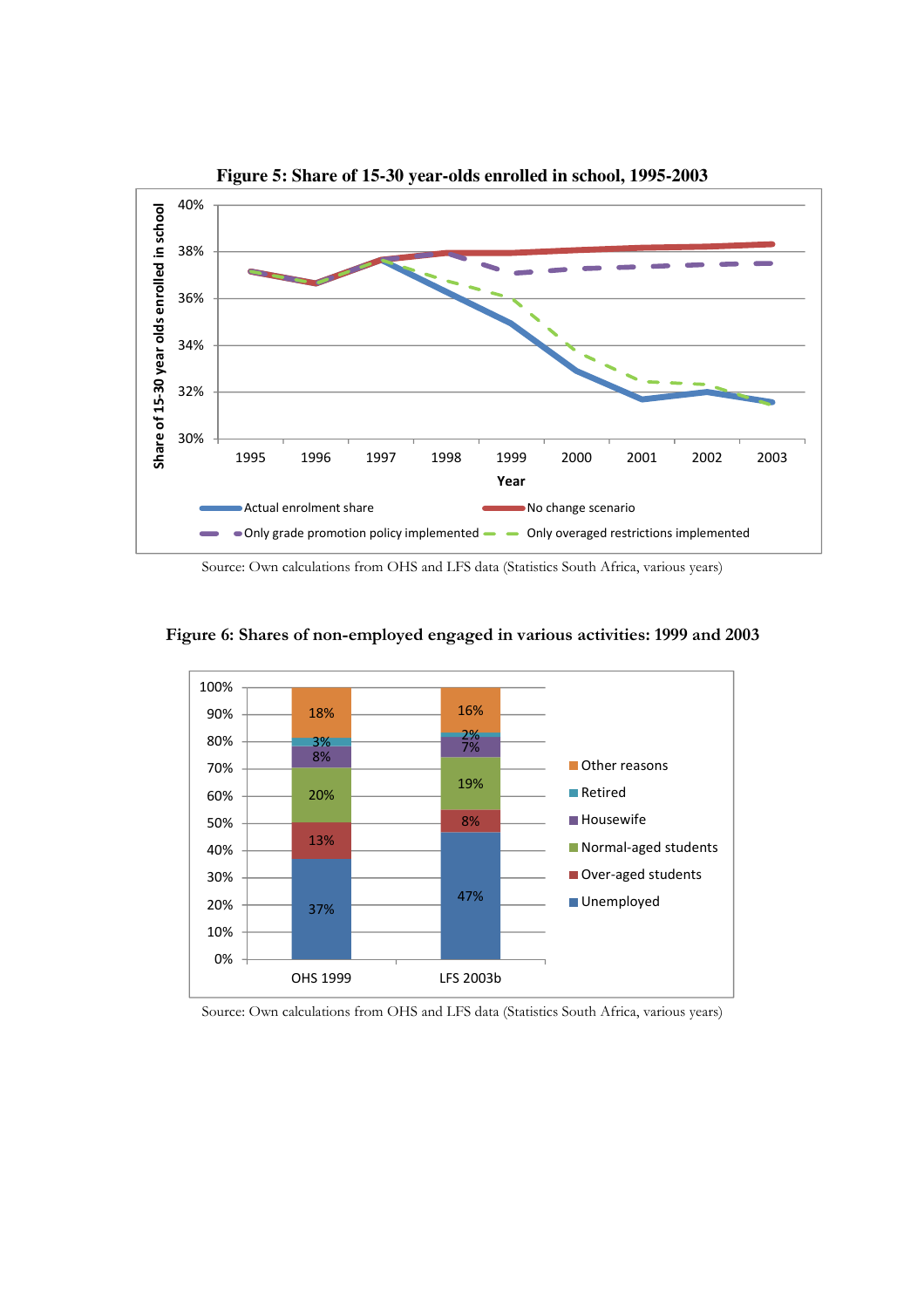



Source: Own calculations from OHS and LFS data (Statistics South Africa, various years)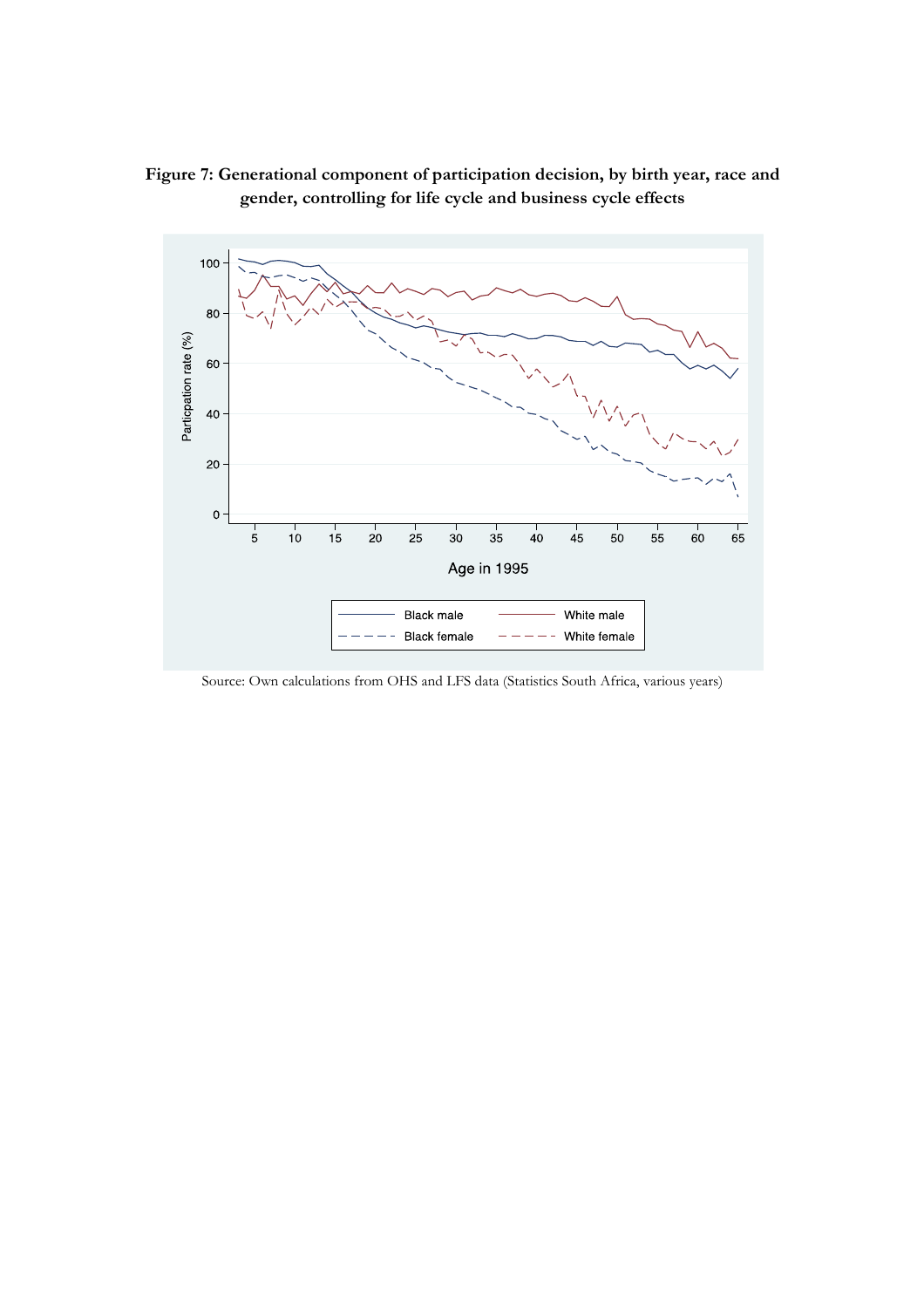Figure 8: Generational component of participation decision, after controlling for life cycle and business cycle effects, educational attainment, marital status and household structure



Source: Own calculations from OHS and LFS data (Statistics South Africa, various years)